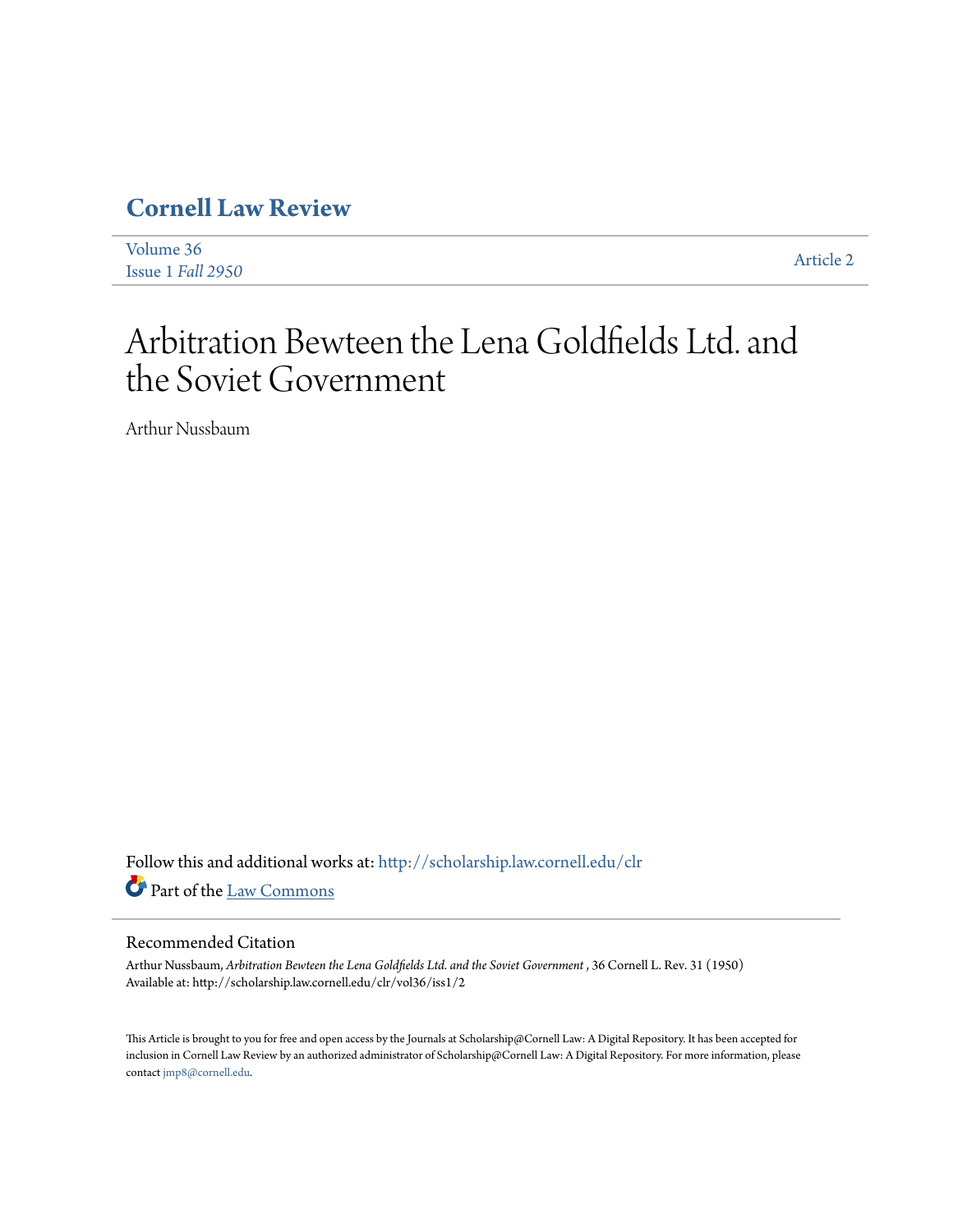## THE ARBITRATION **BETWEEN** THE **LENA GOLD-FIELDS,** LTD. **AND** THE SOVIET **GOVERNMENT**

#### *Arthur Nussbaum\**

The arbitration proceedings conducted in 1930 **by** Lena Goldfields, Ltd., London, against the Soviet Government constitute one of the most remarkable occurrences in the field of arbitration. It is the only arbitration, in fact the only international law case, in which the Soviet Government was a party.<sup>1</sup> Of still greater significance are the actions taken in the case **by** the Soviet Government and the problems to which they gave rise. The implications extend beyond the legal area and impart to the case a lasting interest. It has been repeatedly referred to in recent publications,2 but it has not yet been discussed in detail, probably because the material is not readily available. In the following an attempt has been made to fill the gap.

The text of the comprehensive award was published in *The Times* (London) of September 3, 1930. It is divided into thirty-three sections which will be referred to in the following. The main facts of the case are these:<sup>3</sup>

**1** The aversion of the U.S.S.R. toward arbitration outside the commercial area is well known. See, e.g., TARACOUSIO, THE SOVIET UNION AND INTERNATIONAL LAW 295 (1935), and HUDSON, **INTERNATONAL TRIBUNALS** 240 (1944). Arbitration of a political kind was envisaged **by** Art. XIV. of the treaty concluded in 1920 between the **U.S.S.R.** and Estonia, 11 **LEAGUE OF** NATIONS **TREATY SERIES** 30ff (translation **pp. 50ff.).** According to that provision, arbitration was to take place in disputes "between citizens of the contracting parties," but also in "special questions between the two Governments." No actual arbitration between the two Governments occurred, however. The "special" questions mentioned in the treaty were not even defined, it seems, nor were the "composition, rights and duties" of the arbitral Commissions "fixed" by supervening conventions as intended **by** Art. **XIV.** There are some international agreements of the **U.S.S.R.** providing for *commercial* arbitration, but they remained a dead letter, *cf.* Nussbaum, *Treaties on Commercial Arbitration, 56* HARv. L. REv. **219,** 220, n. 4 (1942). Arbitration clauses have appeared in commercial contracts between Soviet corporations and non-Soviet firms, but very little has been publicized on these arrangements, and except for the Lena Goldfields case, which however was not a purely commercial affair, there is no instance of a direct party role of the **U.S.S.R.** Government. We are not concerned with Soviet courts styled arbitral tribunals. It may be mentioned, however, that American and English trade associations have declined, even before the war, to place their members under the jurisdiction of those tribunals as required **by** the commercial agencies of the **U.S.S.R.** for business transactions, **FTC REPORT** ON INTERNATIONAL ELECTRICAL EQUIPMENT, No. 80, 1948.

**2** See, e.g., **SCHWARZENBERGER,** I **INTERNATIONAL LAw** 215 (1945); JEsSUP, **A** MIODERN LAw or **NATIONS** 33 (1948); Rashba, *Settlement of Disputes in Commercial Dealings With the Soviet Union,* 45 **COL.** L. REv. **539** (1945). A brief summary was included in **LAUTER-PACHT, ANNUAL DIGEST OF INTERNATIONAL LAW CASES** 426 **(1929-30).** See *infra* n. *30.*

**3** Our account follows, on the whole, the statements in the published award. The objec-

**<sup>\*</sup>** See Contributors' Section, Masthead, page 95, for biographical data.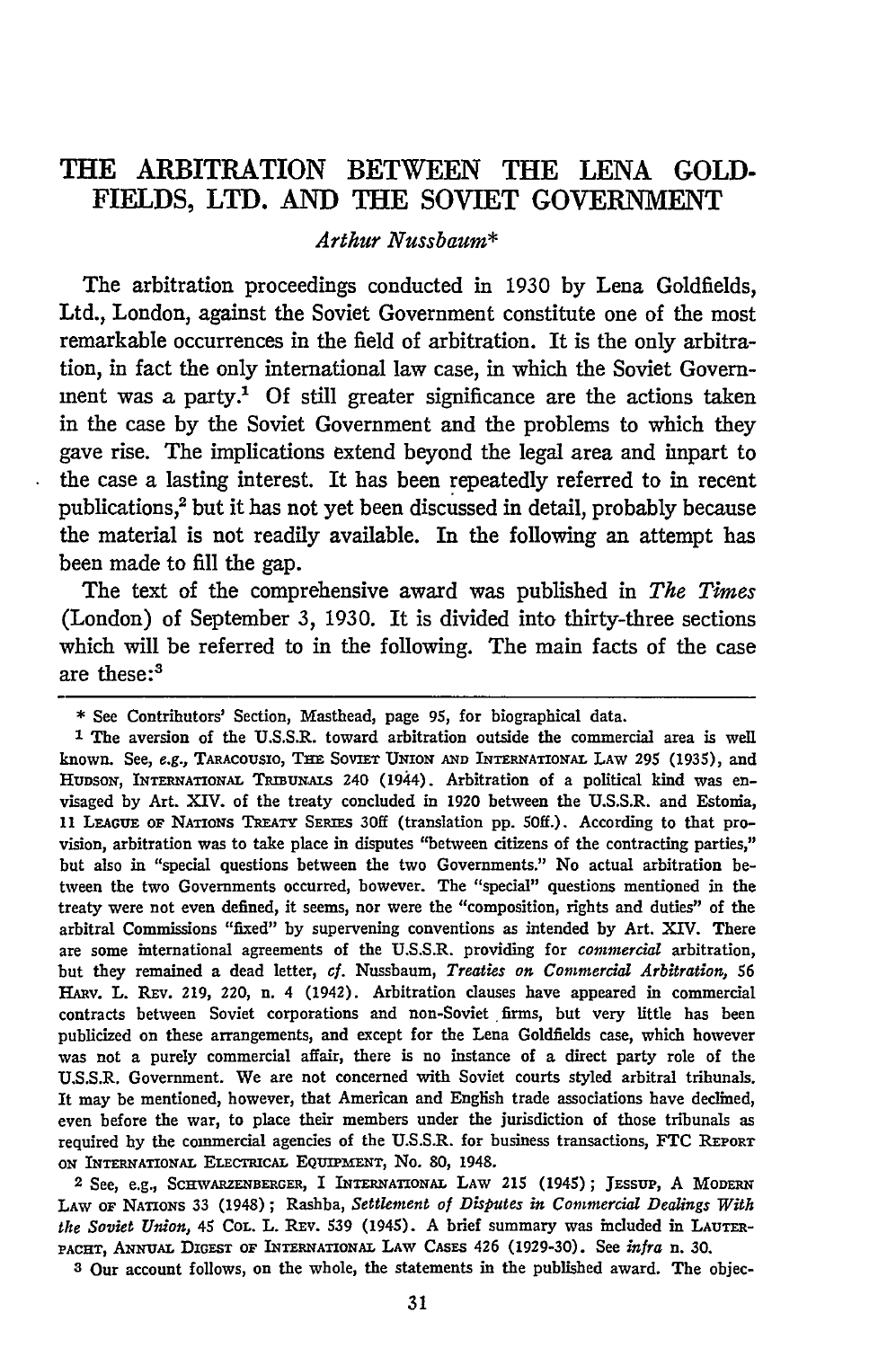The Lena Goldfields, Ltd., which had operated in Siberia as early as Tzarist times,<sup>4</sup> received from the Soviet Government in 1925—that is, during the conciliatory N.E.P. (new economic policy) period—a vast exploring, mining and transportation concession (Award, Nos. 16-18). After N.E.P. was replaced in 1929 by the Five Year Plan, the Soviet Government withheld from Lena performances, in part of a vital nature, owed under the concession contract (Award, No. 21[a] to [f]). This was followed by a class war against the Lena employees; as serving a capitalist enterprise. Thereupon the company's staff resigned in large numbers. As a result the Company was disorganized (Award, No. 21 $\lceil g \rceil$ ). Finally, on the night of December 15, 1929, the Government, through the O.G.P.U. carried out a formidable raid at practically all of Lena's many establishments which were separated from each other by thousands of miles (Award, No. 21 $[h]$ ). The employees, among them the leading officials-managers, metallurgists, electrical engineers, mine managers, etc.-were seized and searched and their plans and reports of a technical character taken away together with confidential documents; twelve officials were arrested and prosecuted on charges of "counter-revolutionary activity and espionage" (Award, No. 21[h]).<sup>5</sup> Under these circumstances the Company discontinued the operation of the plants which, together with the secret technical processes described in the seized documents, were taken over by the Soviet Government. The Company at that time had £3,500,000 invested in the concessions (Award, Nos. 20 $[a]$  and 23). $6$ 

Under the arbitration clause contained in the Concession Agreement, Lena, in February, 1930, brought suit against the Soviet Government for

tions of the Soviet Government and of writers favorable to its cause have not been directed against the accuracy of these statements, but against their interpretation on the part of the arbitrators. On the persons of the arbitrators, see *infra* **p. 33.**

<sup>4</sup> *The Times* (London), Sept. 3, **1930, p. 13,** col. 2.

<sup>5</sup> According to the award (No. **21g),** there was in the ensuing trial no evidence that Lena's employees had been guilty of any espionage or other disloyalty to the Government.

**<sup>6</sup>** The general background of the measures against Lena Goldfields has been discussed by Cleona Lewis in her careful study, LEwis, **THE** UNITED **STATES AND FOREON INVESTMENT** PROBLEMS **150** (1948). According to this study, under the **N.E.P.** as inaugurated **by** Lenin foreign capitalists were urgently invited to develop various branches of the Russian economy. As late as Sept. **1928** the Government was continuing its efforts to attract foreign capital, but a shift in policy was already in prospect. Before the end of the year some foreign concessionaires were facing government charges of non-fulfillment of contract and a new period of confiscation was soon under way. **Of** 59 foreign enterprises operating in **U.S.S.R.** late in **1928,** none was left at the outbreak of World War II. Miss Lewis adds that "among the companies taken over were the famous Lena Goldfields and **5** other British enterprises, a German agricultural concession (Drusag) in which the German Government had a large investment, and a flourishing Austrian textile **mill** (B. Altman) *."*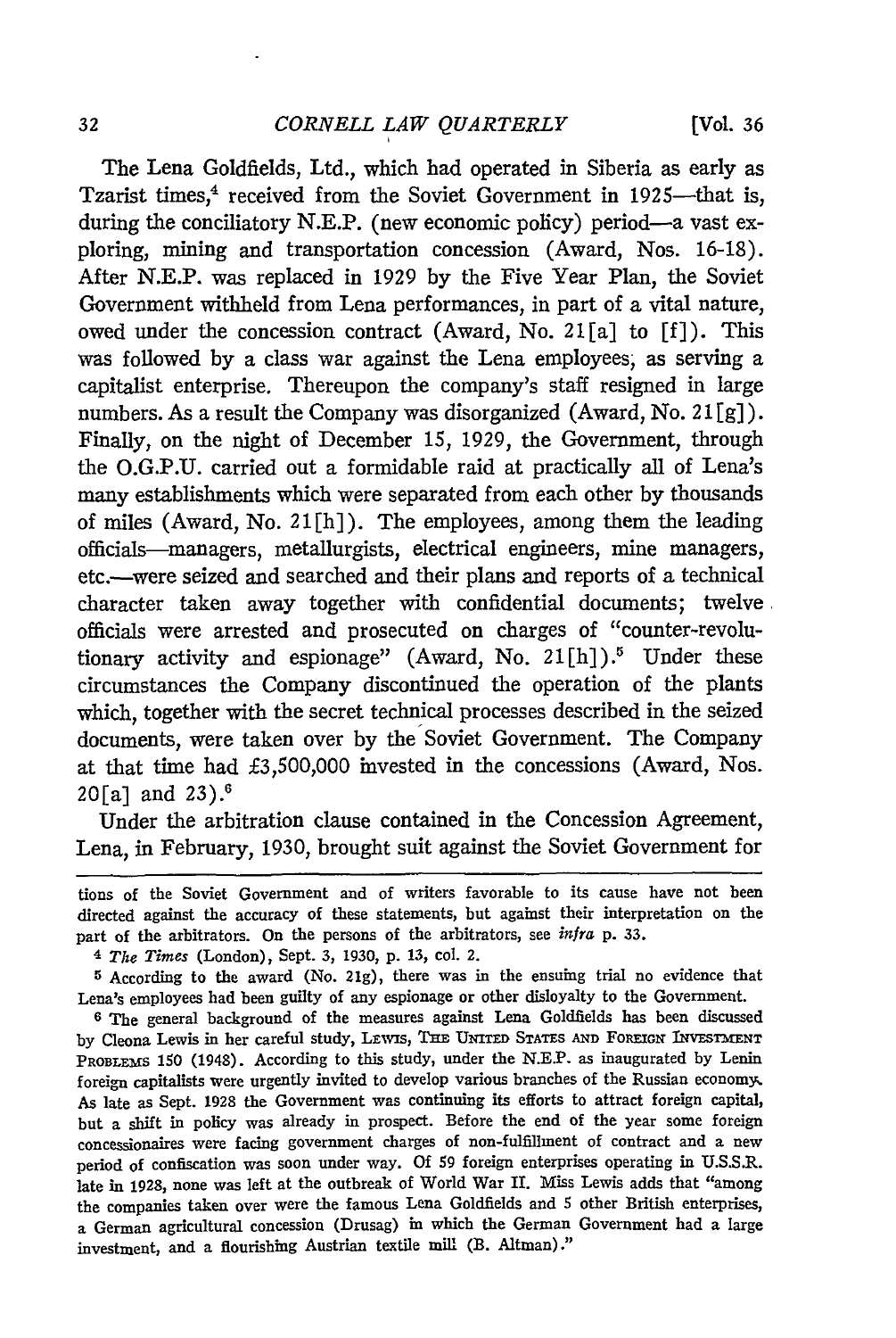**1950]**

the payment of £13,000,000 on the ground that there had been created for Lena "total impossibility of either performing its obligations under the Concession Agreement, or enjoying its benefits" (Award, No. 25). The Soviet Government thereupon appointed as its arbitrator Dr. S. B. Chlenow, a Soviet citizen; Lena appointed Sir Leslie Scott, a former Attorney General; and both elected as "super-arbitrator" (chairman) Dr. Otto Stutzer, a professor of mining at the Bergakademie (mining college) of Freiberg, Saxony. By telegram of April 27, 1930, signed jointly, both parties requested the Chairman to fix the first session of the tribunal for May 9, 1930. The Chairman fixed the session accordingly (Award, No. 9), with the London Royal Courts of Justice as the place of the hearing.

Shortly afterwards the Government changed its attitude. By telegrams of May **5,** 1930, to the Chairman and to Lena, it declared that Lena had dissolved the Concession Agreement by stating that it took no further responsibilities, by recalling its engineers and by withdrawing the powers of attorney from its representatives. Under these circumstances, the Government said, the arbitration tribunal "had ceased to function" (Award, No. 10). Lena replied that the arbitral tribunal was properly and completely constituted and that the company would attend on May 9. When the non-Soviet arbitrators and Lena's attorney met on this day, Dr. Chlenow and counsel for the Government did not appear. The situation arrived at had been provided for by the carefully drawn arbitration clause of the Concession Agreement in the following terms: (Award, No. **5)**

If on receipt of the summons from the super-arbitrator appointing the time and place of the first session, one of the parties, in the absence of insurmountable obstacles to such action, does not send its arbitrator or if the latter refuses to take part in the Court of Arbitration, then, at the request of the other party, the matter in dispute is settled by the super-arbitrator and the other member of the Court, on condition that such decision is unanimous.

Consequently, the tribunal consisting of the Chairman and Sir Leslie Scott decided to go ahead with the proceedings. Copies of this decision were sent to both parties but the Government persisted in its refusal to attend on the ground that the tribunal lacked jurisdiction (Award, Nos. 11 and 12). On May 29, Lena submitted its specified statement of claims (Award, No. 13). On September 2, 1930, after five weeks of hearings,<sup>7</sup> the tribunal rendered its award which held the Government liable to pay £8,500,000 sterling, plus 12% interest.

*<sup>7</sup> The Times* reported throughout August currently on these hearings, *Cf.* Official Index of *The Times* for July to September 1930, sub "Lena Goldfields, Ltd."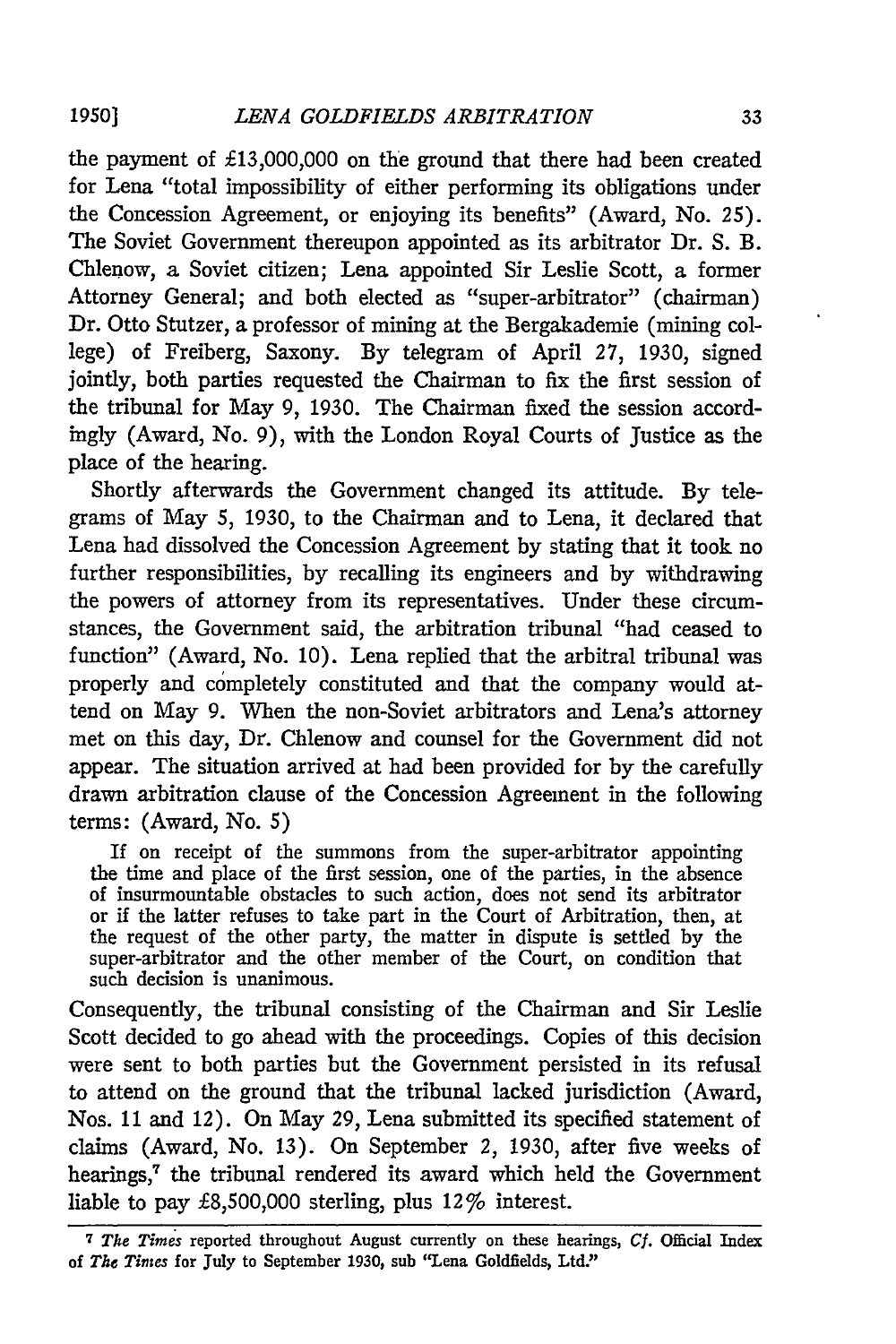Consistent with its telegrams of May 5, 1913, the Soviet Government did not take official cognizance of the award. It gave, however, an indirect answer through the official press. On September 4 (3?) *Izvestia* said that the "two gentlemen playing at arbitration" did not even deem it necessary to inform the Soviet Government of the exact time and place where the tribunal assembled; that this comedy was now ended and that the decision cannot bind the Soviet Government.<sup>8</sup> (This objection was not reiterated by the Government or its legal advisers; as a matter of fact, it was manifestly unfounded as the Government had been notified of the first hearing and of the tribunal's decision to go ahead over the Government's protest. As the Government persisted in its view that the tribunal had ceased to exist, there was no use in further notification.)

A few days later, *Pravda* brought forward heavier cannon.<sup>9</sup> It blamed the English press for having lost its traditional sense of humor by taking the award seriously.

One might applaud such a game [as played by the arbitrators, A.N.] if it were played well at a Soviet circus or music hall, but the Moscow circus has already a famous learned pig able to play with figures no more clumsily than Scott and Stutzer, but it is a good honest pig and certainly costs the circus less than the circus buffoonery costs the Lena Company.

The legal point made here, namely, that the amount awarded to Lena was extravagant, will be discussed later.

As the Soviet Government refrained from formal statements, numerous interpellations on the Lena affair were addressed to the English Government in the House of Commons; for a considerable period the interpellations followed each other weekly or bi-weekly.<sup>10</sup> Finally, the English Government took the matter up with the Soviet Government. On March 13, 1933, Prime Minister Baldwin circulated the following statement in the House of Commons:<sup>11</sup>

The arbitration court awarded the company compensation to the amount of some 13,000,000 pounds; but this award was ignored by the Soviet Government, and after a delay of two months his Majesty's Government were obliged to ask the latter how they proposed to implement it. The Soviet Government replied that, as they had already stated, they did not regard the arbitration court as competent; but the Chief Concessions Committee in Moscow, with whom the company's contract had been signed, finally suggested that they should meet representatives of the company in Berlin with a view to arriving at a settlement of the case by

*<sup>8</sup>The Times,* Sept. **5, 1930, p.** 12, col. 2.

**<sup>9</sup>** *The Times,* Sept. 12, **1930, p. 11,** col. **4.**

*<sup>10</sup>* **Cf.** Official Indices of *The Times* for **the** period from November **1930** to March **1933,** under "Lena Goldfields, Ltd."

**<sup>11</sup>** *The Times,* March **14, 1933, p. 8,** col. **3.**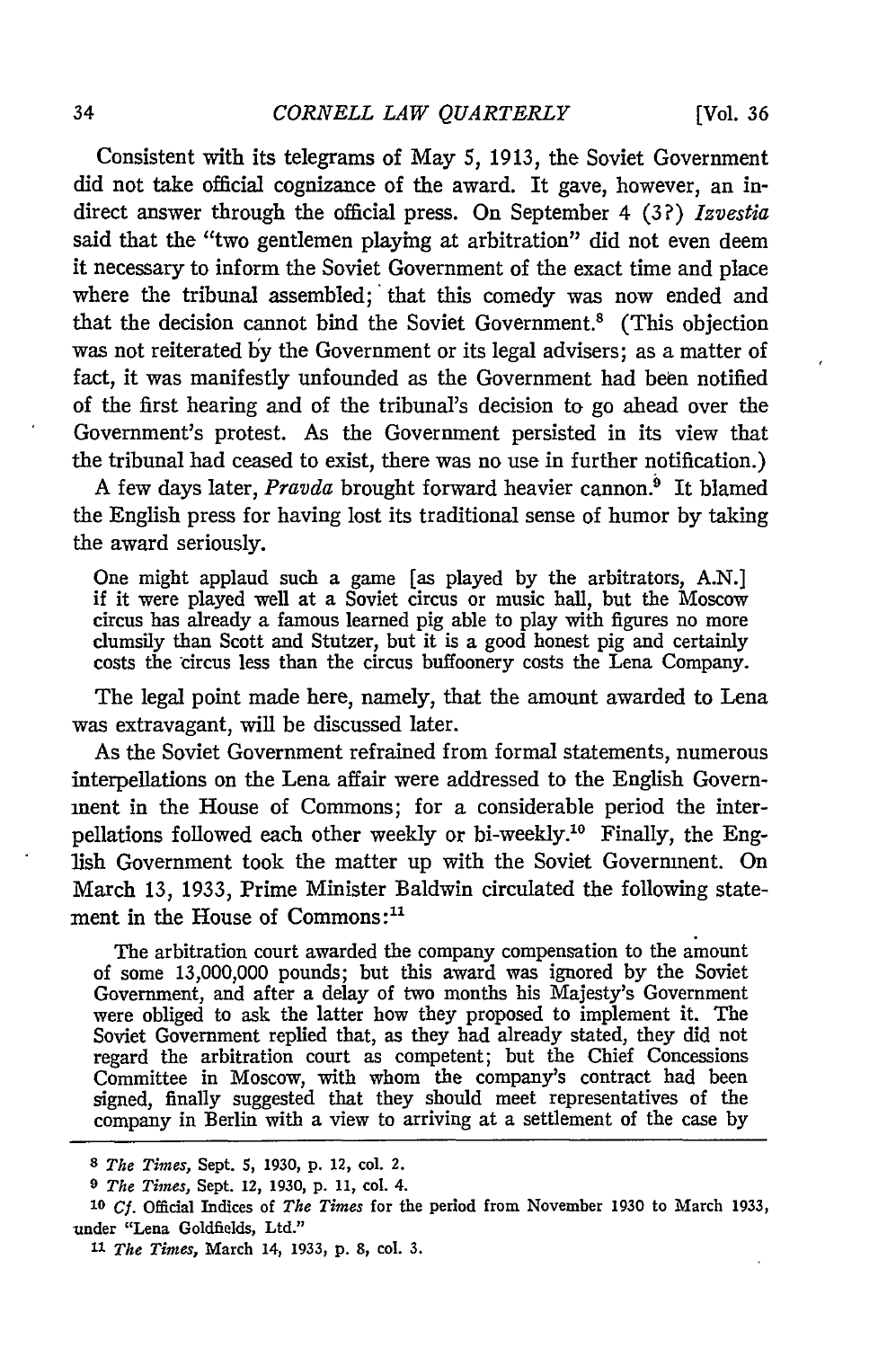direct negotiation, on condition that the arbitral award was not mentioned.

These negotiations, however, which began in July, 1931, broke down in September of the same year, since the company's representatives, though willing, for the sake of an early and satisfactory settlement, to accept a great reduction in the amount of compensation awarded by the Arbitration Court, were unable to obtain from the Soviet representatives anything beyond a purely derisory offer of 800,000 pounds.

The company then again applied for assistance from his Majesty's Government, and representations were accordingly made to the Soviet Government both through the Soviet Ambassador in London and through his Majesty's Ambassador in Moscow. The Soviet Government, however, still maintained that the matter was one for direct settlement between the company and the Chief Concessions Committee; and though they were warned that his Majesty's Government could not accept this point of view, and would be obliged, if no settlement were reached by other means, to claim from them the full amount of the arbitral award, it was nevertheless felt desirable, in order to explore every possibility of effecting an amicable settlement, to authorize his Majesty's Ambassador at Moscow to discuss unofficially with the then President of the Chief Concessions Committee, M. Kameneff, the prospects of a settlement at a sum of 3,500,000 pounds, representing approximately the proved capital losses of the company after taking into account all counter-claims put forward on behalf of the Committee.

Mr. Kameneff, however, refused even to submit to the Soviet Government any figure beyond 1,000,000 pounds, which was almost as derisory as the figure of 800,000 pounds offered in Berlin; and M. Litvinoff, the Commissar for Foreign Affairs, though urged both by his Majesty's Ambassador at Moscow and by the Secretary of State for Foreign Affairs at Geneva on July 21 last to make further efforts for a settlement, has refused to take any action.

One last opportunity of settling the case seemed to have arrived when the Soviet Ambassador in London represented last month that it would be unfortunate if public agitation on this question were to revive during the continuance of the present Anglo-Soviet commercial negotiations. My right hon. friend<sup>12</sup> then informed his Excellency that it lay with the Soviet Government to prevent that danger by offering an early and satisfactory settlement, which would effectively contribute to that spirit of confidence in the relations between the two countries which it is the object of the negotiations to promote, and requested him to warn them that in default of an offer of such a settlement he would be obliged to make a public statement on the lines of that which I am now making.

Since, however, no such offer has been received from the Soviet Government, the situation necessarily reverts to that reached prior to the direct conversations between the company and the Chief Concessions Committee and the subsequent negotiations for a settlement without reference to the award; and the payment to be claimed is the full amount specified in the award-namely, 12,965,000 pounds.

Negotiations on a Trade Agreement with England-which was actually concluded on February 14, 1934<sup>13</sup>-caused the Soviet Government to

**<sup>12</sup> Sir** John Simon, the Foreign Secretary.

**<sup>13</sup> TREATY** SERIES, **No. 11** (England 1934).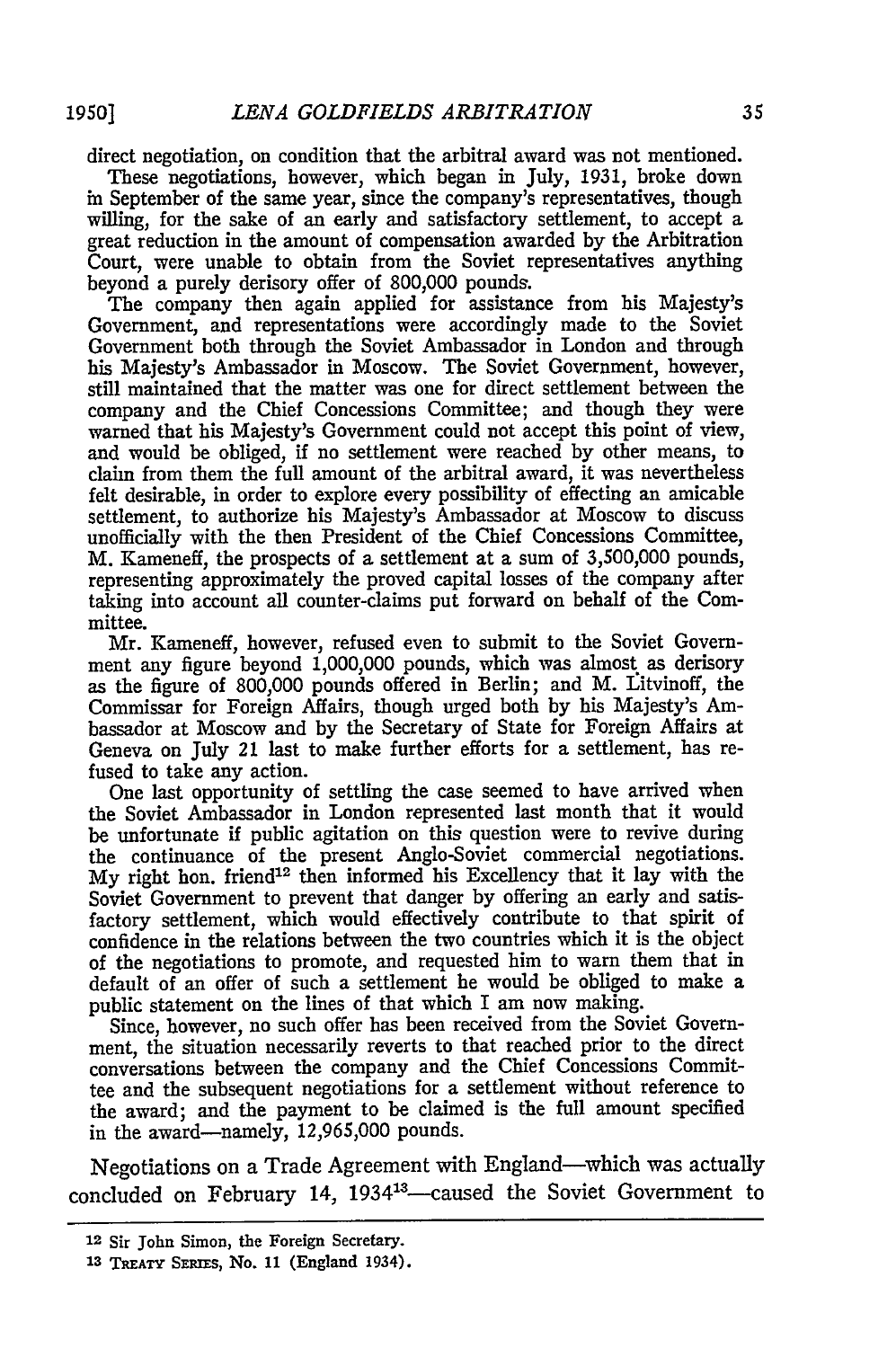reopen discussions with Lena. On an intimation from the Soviets to the English Government,<sup>14</sup> Lena sent representatives to Moscow, but the discussions, which lasted six weeks, failed again.'5 The English Government, describing the attitude of the Soviets as "not helpful", continued its efforts and on November 4, 1934, an agreement was reached under which the Soviet Government delivered to the Company in settlement of the latter's claims, transferable and non-interest-bearing notes in the amount of £3,000,000 payable over twenty years in semi-annual installments due on each May 1 and November  $1<sup>16</sup>$  The notes were honored until May, 1940, but not afterwards.<sup>17</sup> Even prior to the discontinuance of payments, the outcome of the dispute had proved fatal to the Company. In April, 1937, the paid-up capital of £4,238,310, scattered other several thousands of shareholders, was reduced to £21,825.7s.6d. after repayment of  $8\frac{1}{2}d$ . on each pound share, 19s.3 $\frac{1}{2}d$ . being written off.

Proceeding now to an analysis of the case we find the first question to be that of the applicable law. There can be little doubt that the legal consequences of a contract establishing a concession in Soviet territory and under control of the Soviet Government are determined by Soviet law. Counsel for Lena and, following him, the arbitral tribunal took the same view in so far as performance of the contract inside the U.S.S.R. was concerned, whereas in other respects the "general principles of law" as referred to by the famous Art. 38 of the Statute of the Permanent Court of International Justice should decide (Award, No. 22). In this writer's opinion such a splitting of applicable legal systems was not warranted; the "proper law" of the entire contract was Soviet. Still, there is no need to elaborate this point, as the Soviet Government did not invoke its own law. Nor was Soviet law referred to by the legal experts of the Government.<sup>18</sup> In fact, such a reference would have been harmful to the Soviet cause. Soviet law, while greatly narrowing the access to arbitration, strictly bars escape from arbitral engagements.<sup>19</sup> It considers an arbitra-

**<sup>14</sup>** Statement **by** Mr. Colville, Secretary to the Overseas Trade Department, in the House of Commons on Jan. **28,** 1934. 285 H. **C.** DEB. 39 (5th Ser. 1934).

**<sup>15</sup>**Interpellation **by** Sir W. Davison and others of June *4,* 1934. **290** H. **C. DEB.** 547 (5th Ser. 1934).

*<sup>1</sup> The Times,* Nov. **6,** 1934, **p. 13,** col. **1.**

<sup>&</sup>lt;sup>17</sup> For the preceding statements, see STOCK EXCHANGE OFFICIAL YEARBOOK 2905 (England 1948). In the same Yearbook for 1949 the Company is no longer mentioned.

**<sup>18</sup>** *Infra,* **p. 39.**

<sup>19</sup> In 1 INTERNATIONAL YEARBOOK ON CIVIL AND COMMERCIAL ARBITRATION 145 (Eng. tr., Nussbaum ed. **1928;** German orig. **1926),** Professor **E.** Kelmann, Kiev, has given a fully documented account of "Arbitration under Soviet Law." While legislative regulation of the subject is left to the several Soviet republics, the representative enactment (and apparently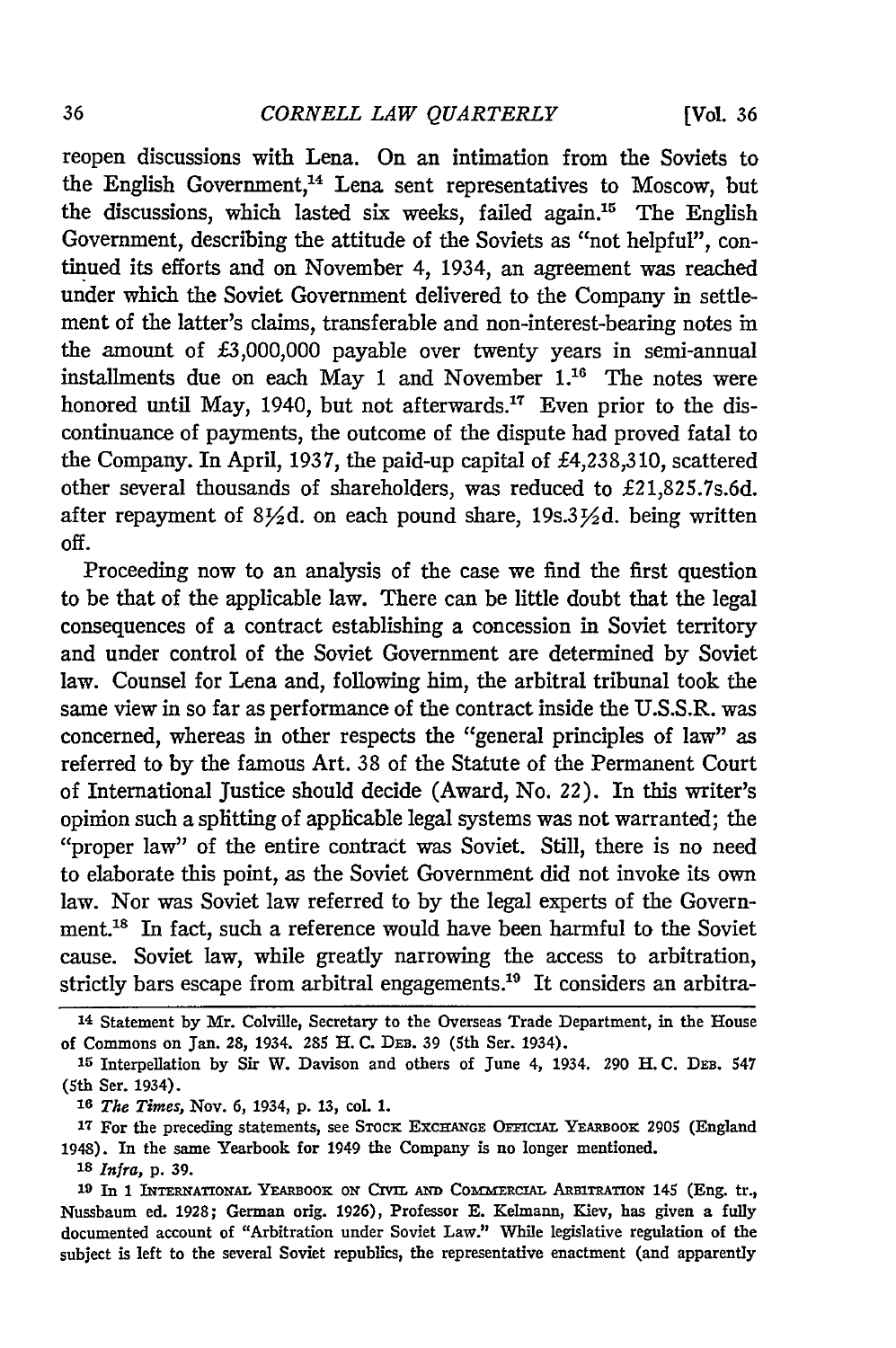tion tribunal once agreed upon as "not established"<sup>220</sup> in the following four cases:<sup>21</sup>

(a) if the time limit is allowed to lapse unused;

(b) in the event of the refusal of one of the arbitrators to fulfil his duties or the rejection of an arbitrator by a party (Article 7);

(c) if, during the proceedings, a fact becomes known which justifies the criminal prosecution of one of the disputing parties, and if such fact is of influence upon the settlement of the dispute;

(d) in the event of the death of one of the disputing parties.

According to Article 7 as referred to under (b), a party may withdraw from the arbitration agreement, if he can prove that an arbitrator is interested in the result of the proceedings and that this fact was unknown to him at the time when the agreement was made. Apart from this exception, "the parties to an arbitration agreement may not withdraw from such agreement before expiration of the time limit fixed therein, except in such cases as are indicated in article 7 of this regulation."<sup>22</sup> Manifestly the course followed by the Government in the Lena case is incompatible with the prescriptions of Soviet law.

However, the Government, by not invoking any definite legal system, probably envisaged the general principles of (arbitration) law which, as mentioned, were also contemplated by the arbitral tribunal. Ascertainment of those principles is made easier by the fact that few legal subjects have received a comparative treatment as comprehensive as has arbitration.<sup>23</sup> On this basis it can be stated that neither in cases nor in legal

the only elaborate one) was the Arbitration Statute of the R.S.F.S.R. of Oct. 14, 1924, 1 INT. Y. B. **Civ.** & Comm. ARB. 224 (English tr., Nussbaum ed. 1928). Prof. Kelmann, a Ukrainian, therefore bases his account on the Russian rather than on the Ukrainian regulation, which incidentally does not materially differ from the Russian.

The strict attitude of Soviet law in matters of arbitration is in accord with Russian tradition. cf. 2 LEHR, ELÉMENTS DU DROIT CIVIL RUSSE 303 (1890).

**20** This is the term employed in both the Russian and the Ukrainian statute. **1** INT. Y.B. Civ. & Comm. ARB. 225, 229 (Eng. tr., Nussbaum ed. 1928). Apparently the Government, **by** declaring that the arbitral tribunal had "ceased to function", leans on that statutory language. Generally, the same idea is expressed by such phrases as invalidity (or nullity) of the arbitration agreement or of the award.

**21** R.S.F.S.R. arbitration statute Art. 12, **1** INT. Y.B. **CIV. &** CoMrar. Am. 225 (Eng. tr., Nussbaum ed. **1928)**

**22** R.S.F.S.R. arbitration statute, Arts. 10 and 7. **1** INT. Y.B. Civ. **&** Comm. Am. 225 (Eng. tr., Nussbaum ed. **1928)**

**2-3** By the numerous articles, contributed **by** experts from the countries concerned, published in **INT.** Y. B. Civ. **&** Coma. Am. (Monographs and articles in point are listed or reviewed therein) and **by** a publication of the Institut International de Rome pour l'Unification du Droit Privi, DAVID, **RAPPORT suR L'ARBITRAGE** CONVENTIONxEL **N Daorr** PRIvE, *Atude en Droit Compari* (1932). See also Cohn, *Commercial Arbitration and the Rules of Law, a Comparative Study,* 4 U. or TORONTO L. **J.** 1 (1941).

**1950]**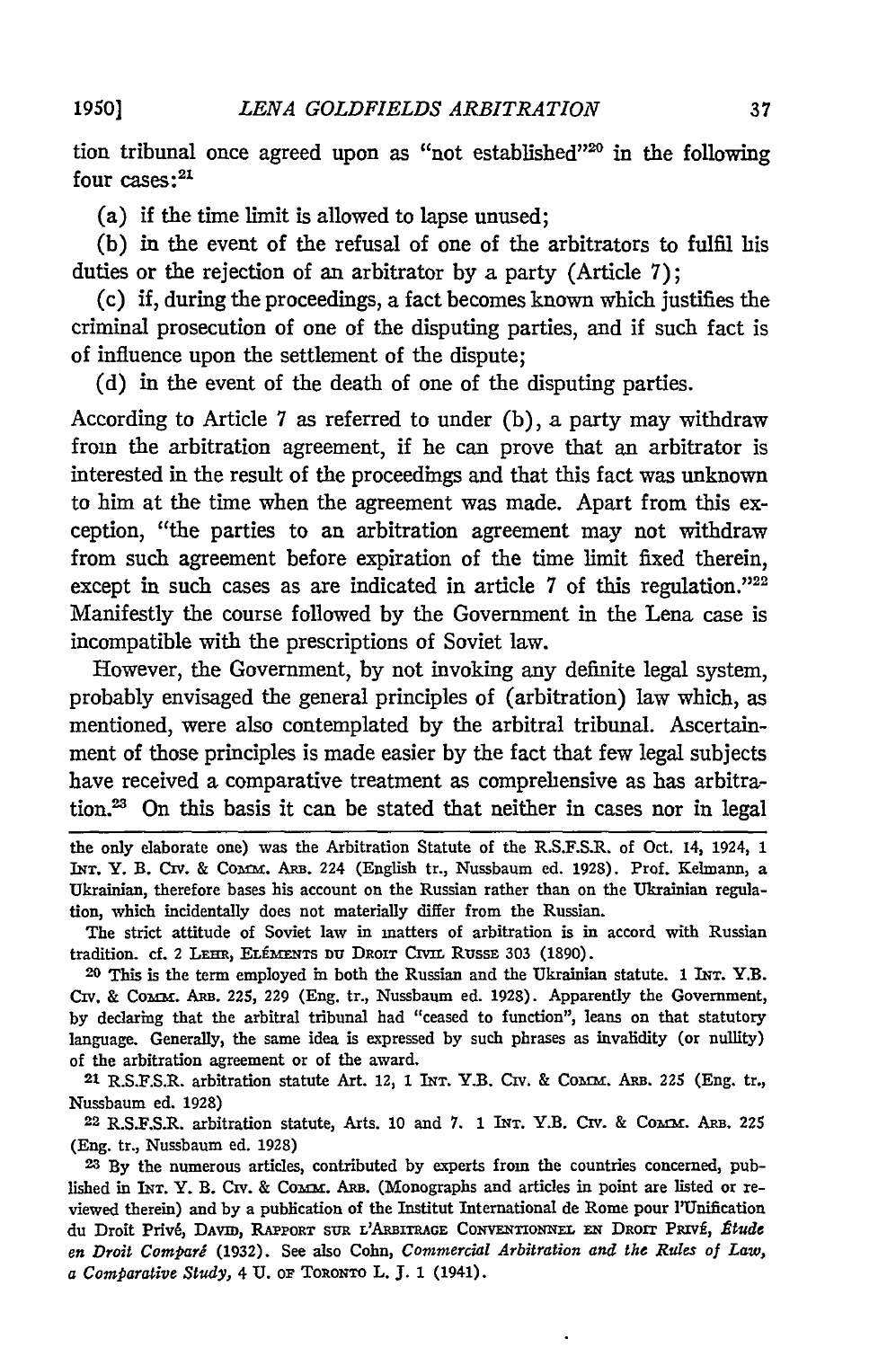writing has it ever been asserted—much less proved—that an arbitration agreement loses its force if one of the parties (as alleged was done by Lena) rescinds<sup>24</sup> the underlying contract. What has been asserted is only that if the underlying contract is void *ab initio,* then the attached arbitration agreement likewise breaks down so as to leave no legal basis for an arbitral procedure. The latter proposition, which is questionable,<sup>25</sup> we need not discuss. Breach of contract, whether it amount to rescission or not, is manifestly the proper and main object of arbitration. Had Lena committed a breach, it was for the Government to sue Lena before the arbitral tribunal for damages or other reparations. Far from destroying the competence of the tribunal, Lena's alleged one-sided act of rescission would have created another ground of competence.

The action of the Soviet Government has been defended by S. A. Bernstein, a Soviet economist, in a short pamphlet, "The Financial and Economic Results of the Working of the Lena Goldfields Co., Ltd." (London, 1931). He contends that Lena lacked "real financial foundation" for its undertaking. With the legal aspects of the case he is not concerned -the arbitral proceeding is not even mentioned by him-; in fact, his statements lack legal relevancy throughout.

Fresh information of a legal character in support of the Government's action has more recently been furnished in an article published in 1945 by the *Columbia Law Review.26* There it is asserted that the withdrawal of the Soviet Government from the proceedings (telegram of May 5, 1930) was the answer to a communication just received from Lena, according to which the Company under the circumstances declined responsibility for the concession property, was recalling its engineers, and was cancelling the powers of attorney of its representatives. While this is virtually in accord with the Award (No. 10), a new legal point is raised by a reference to section 86 **ff** 1 of the concession contract which prescribed: "The concession shall only be terminated before its time by a decision of the arbitration court" (the time agreed upon was 30 or 50 years for the various rights granted; *cf.* Award, No. 8). The Government, we are told by the commen-

l,

<sup>24</sup> The Soviet Government used the term "dissolution." That word is ordinarily employed for termination **by** way of agreement.

**<sup>25</sup>** It has been examined, **by** way of comparative analysis; in Nussbaum, *The Separability Doctrine in American and Foreign Arbitration,* **17 N.Y.U.L.Q. 609** (1940).

**<sup>26</sup>**Rashba, *Settlement of Disputes in Commercial Dealings With the Soviet Union, 45* CoL. L. **Rxv. 530, 539** (1945). On **p. 539,** n. 42 it is stated that the author relies on a selection of documents concerning the *Lena* case "edited in Moscow in **1930** and then circulated **by** the Central Concessions Committee of the **U.S.S.R."** Data on publication are not given.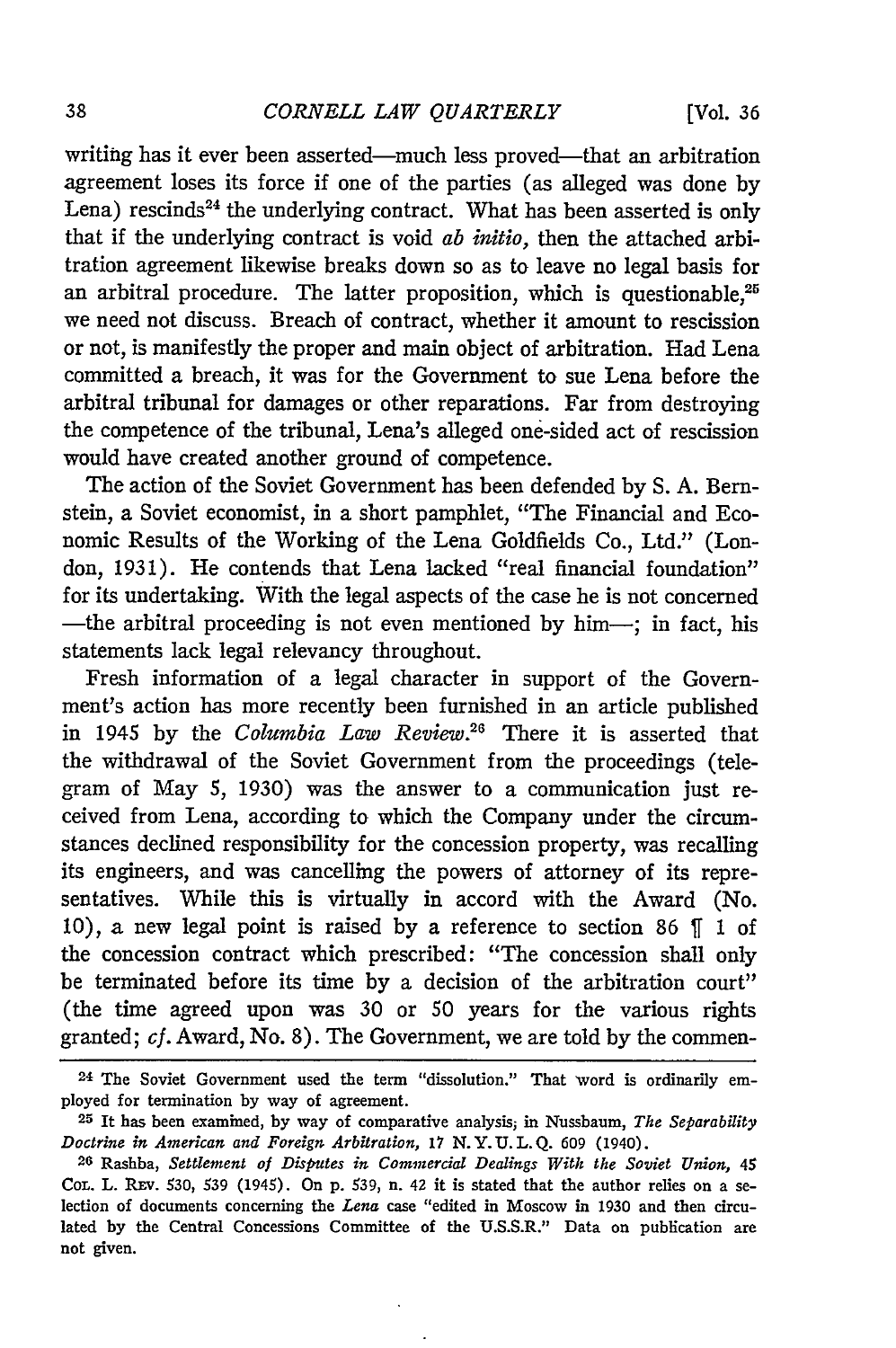tator, took the view that Lena had violated Section 86 **1** and thereby destroyed the arbitration agreement. The reference to section 86 \[ 1 implies that the Government's defense was based not only on general principles of law, but also on the letter of the contract. However, section 86 1 has nothing to do with the question before us. It imposes an obligation *exclusively on the Government,* namely, the obligation not to use its sovereign power of revoking the concession during the contract period, earlier termination of the concession being reserved to the tribunal. The assertion that the *Company* had prematurely "terminated" the concession is preposterous, and, as far as the record goes, was actually not used by the Government. And it has been shown above that a violation, if any, would have merely created a cause of action before the arbitral tribunal. Still the new version as given in the Columbia article seems to envisage another point. According to the award, Lena had raised its claim for arbitral decision before February 26, 1930. These claims, we know, were for compensation on the ground that the Government had made it impossible for Lena to perform its obligations and to enjoy its right under the concession. The Government, in its answer of February *25,* 1930, agreed without qualification to the submission of these claims to arbitration, itself setting forth further issues by way of defense and counterclaim (Award, No. 8). Moreover, it appointed Dr. Chlenow as its arbitrator, agreed upon Professor Stutzer as the chairman, and requested him to fix the hearing for May 9, 1930. These measures of the Government amounted to a binding, that is, irrevocable, admission of the tribunal's competence with regard to Lena's claims made known to the Government. The new version set forth by the commentator suggests that before the Government's change of attitude (on May 5, 1930) something "'new" had happened which justified that change, and that the new event was Lena's "communication." However, the recalling of the Lena engineers and the cancellation of the powers of attorney were nothing but the necessary consequence and the confirmation of the stand previously taken by Lena, viz., that the Government had made it impossible for the Company to perform its obligations and enjoy its rights under the concession agreement. The situation remained after the communication to all intents and purposes the same as before. The new version proves but one thing: its author felt that the change in ihe Government's attitude needed justification. He has tried to furnish that justification, but has signally failed.

The commentator further reports that the legal experts of the Soviet Government, Professors A. **J.** Pergament and V. N. Shreter, Legal Adviser to the Supreme Economic Council, had pointed out: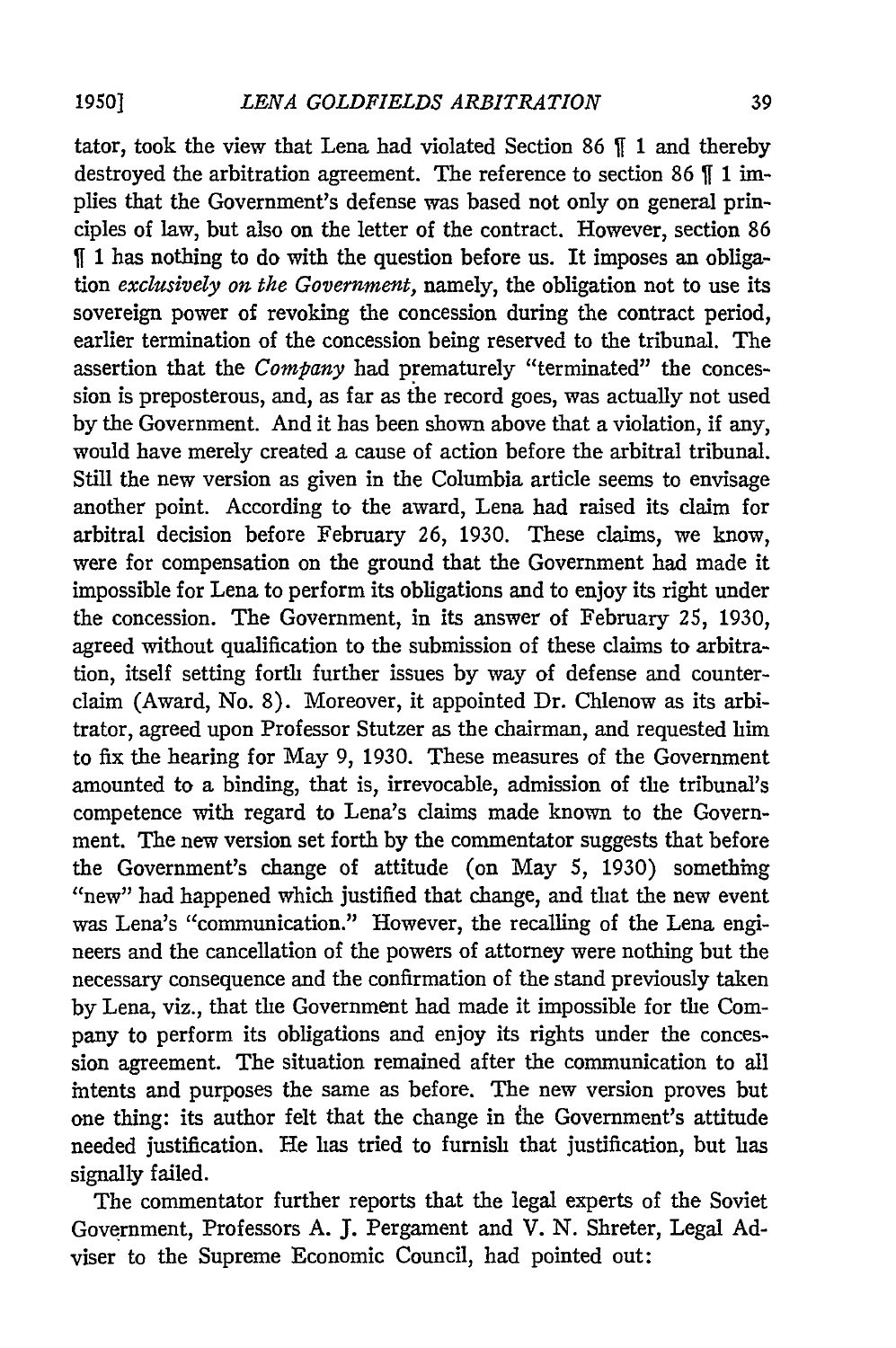**(1)** that the contract provided for the arbitration only of disputes concerning its "interpretation or execution" and not of disputes relating to its "suspension or annulment";

*(2)* that if it had been contemplated that the arbitrators were to pass on questions which did not pertain to performance of the contract, but which involved solely the assessment of the amount due as compensation for loss resulting from suspension of the contract, the parties would scarcely have chosen, as they did, an eminent geologist as an umpire, but would probably have selected a more appropriate specialist;

(3) that, in any event, the arbitrators as a matter of law did not have capacity to determine the extent of their own competence.

None of these three defenses has actually been advanced by the Soviet Government as far as the record goes. They are all manifestly unfounded:

**(1)** Section 90 **f11** of the concession contract referred to arbitration "every kind of dispute and misunderstanding in regard to either the construing or the fulfilment of the contract." "Suspension" or "annulment" are temporary or final refusal of fulfilment; they therefore undoubtedly fall under the broad arbitration clause. The theory of the experts is all the more puzzling as it was agreed (section 89) that "the-parties base their relations with regard to this agreement on the principle of good will and good faith, as well as reasonable interpretation of the terms of the agreement."

(2) Under the agreement the Government had to nominate six members of the Freiberg Mining Academy (Bergakademie), or of the Royal High Technical School in Stockholm for the selection of a chairman. Hence from the beginning both parties wanted to have a mining expert preside over a tribunal which they entrusted with the decision of questions definitely legal in character (Award, No. 6). Each party, or at least Lena, then appointed a lawyer as associate arbitrator. $27$  Such a combination is proper and frequent. Besides, a mining expert was particularly suited for the determination of the damages in question. The whole argument is obscure and gives somewhat the impression of a desperate scrambling for pretexts of any kind.

(3) The third objection is more interesting. Arbitrators cannot help forming an opinion on their own competence and acting upon it; otherwise they could not proceed at all. The real significance of the objection consists in the fact that the arbitrators' opinion regarding their competence is not necessarily binding upon the parties. Generally, in civil or commercial arbitration a dissenting party may turn to the ordinary law courts for a re-examination of the question of competence; the

**<sup>27</sup>** Dr. Chlenow's profession is not mentioned in the material available, but most probably he too was a lawyer.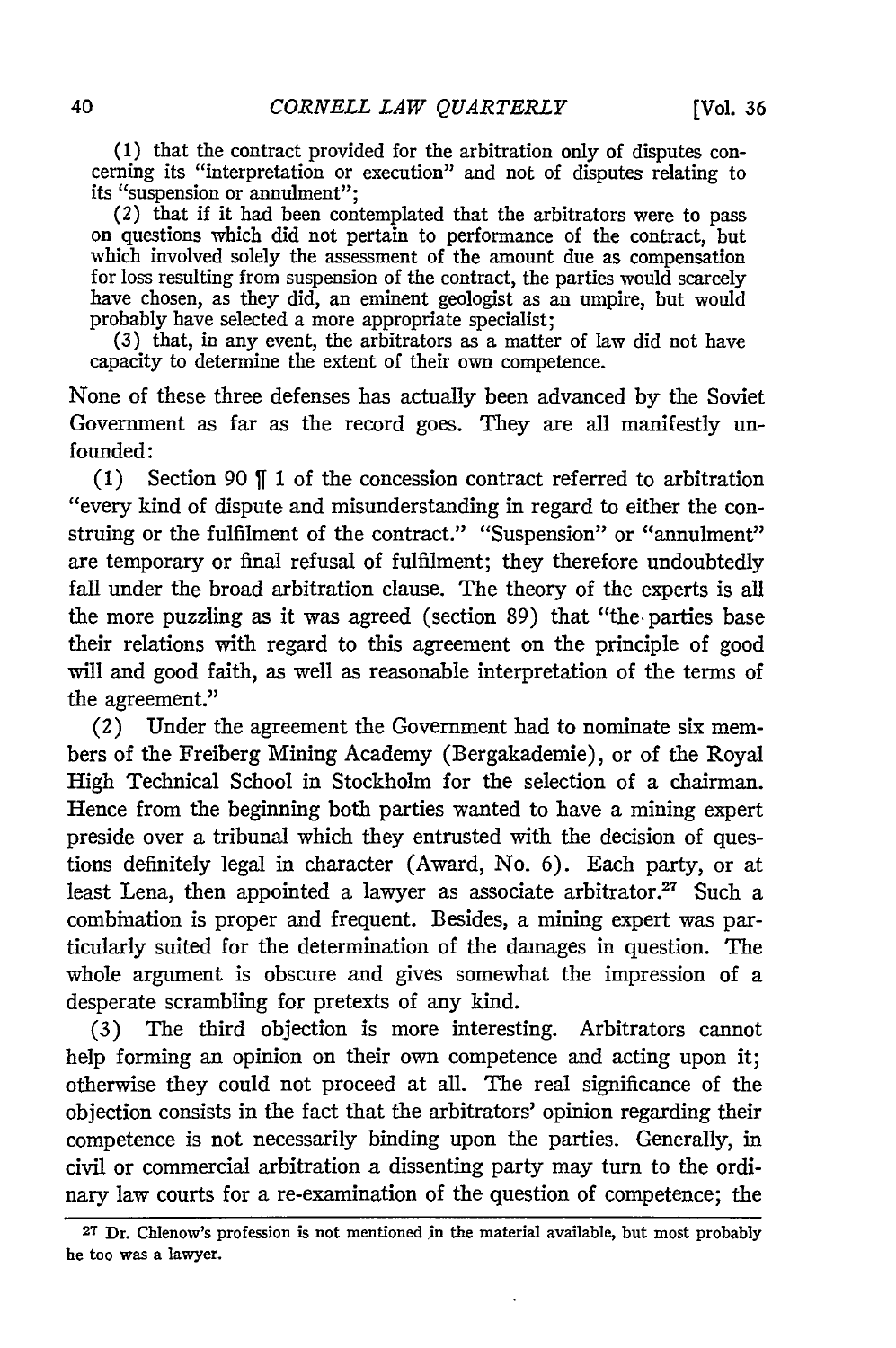court, if it approves of the dissent, will then annul the arbitral proceedings and the award *for excess of power.* That remedy was not available in the Lena case.<sup>28</sup> To this extent the situation was similar to a typical public-international-law arbitration between governments. There a government party, though it had submitted to the arbitration, might nevertheless decline recognition of the award rendered on the ground that the arbitrators had exceeded their power.29 However, what *legally* matters is the *reason* for which the government objects to the assumption of competence by the arbitrators. One needs no legal experts to know that a powerful government though lacking good reasons may defy an award with impunity. When the Soviet experts advanced, as an independent reason for rejecting the award, the incapacity of the arbitrators to determine their competence, they proclaimed in reality the maxim of "might makes right." To sum up: none of the many reasons which have been presented in vindication of the Soviets' withdrawal from the Lena arbitral proceedings is well founded or colorably acceptable.

The substantive-law aspects of the Lena case present much less legal interest 8° Breach of contract and unjust enrichment, bases of the Lena claims, have long been recognized as legitimate causes of action under the various systems of law, including international law. The Soviet Government itself has at no time formally refused to compensate Lena. As to the amount of compensation, the English Government figured the actual loss suffered by Lena as  $£3,500,000.^{31}$  Though the tribunal had power to award additional damages for the cessation of gain *(lucrum cessans),* the amount awarded (£12,965,000) gives the impression of being disproportionately high.<sup>32</sup> It is true that in the published text of the award the statements on the amount of damages are not complete, but it is unlikely that familiarity with the missing sentences would lead to a different conclusion.

**<sup>28</sup>** The question of whether in the Lena case the English courts would have had jurisdiction under the Arbitration Act, 1889, **52** and **53** Vict. c. 49, *Int. Y. B.* I 196, is too academic to warrant discussion.

**<sup>29</sup>** See, e.g., **OPPENmHEI, INTERNATiONAL LAW** 16 (6th ed., Lauterpacht, 1940).

**<sup>80</sup>** The brief summary in Lauterpacht's Digest, *supra* n. 2, is only concerned with the substantive-law aspects. The arbitration problems involved are not even hinted at.

*<sup>31</sup> Cf.* the statement of the Balfour Cabinet, *supra* p. and Award, No. 29.

**<sup>82</sup>** The amount awarded was criticized by Lord Marley (Labour Party) in the House of Lords, Nov. **1,** 1932. **85** H. L. DEB. 950 (5th Ser. 1932).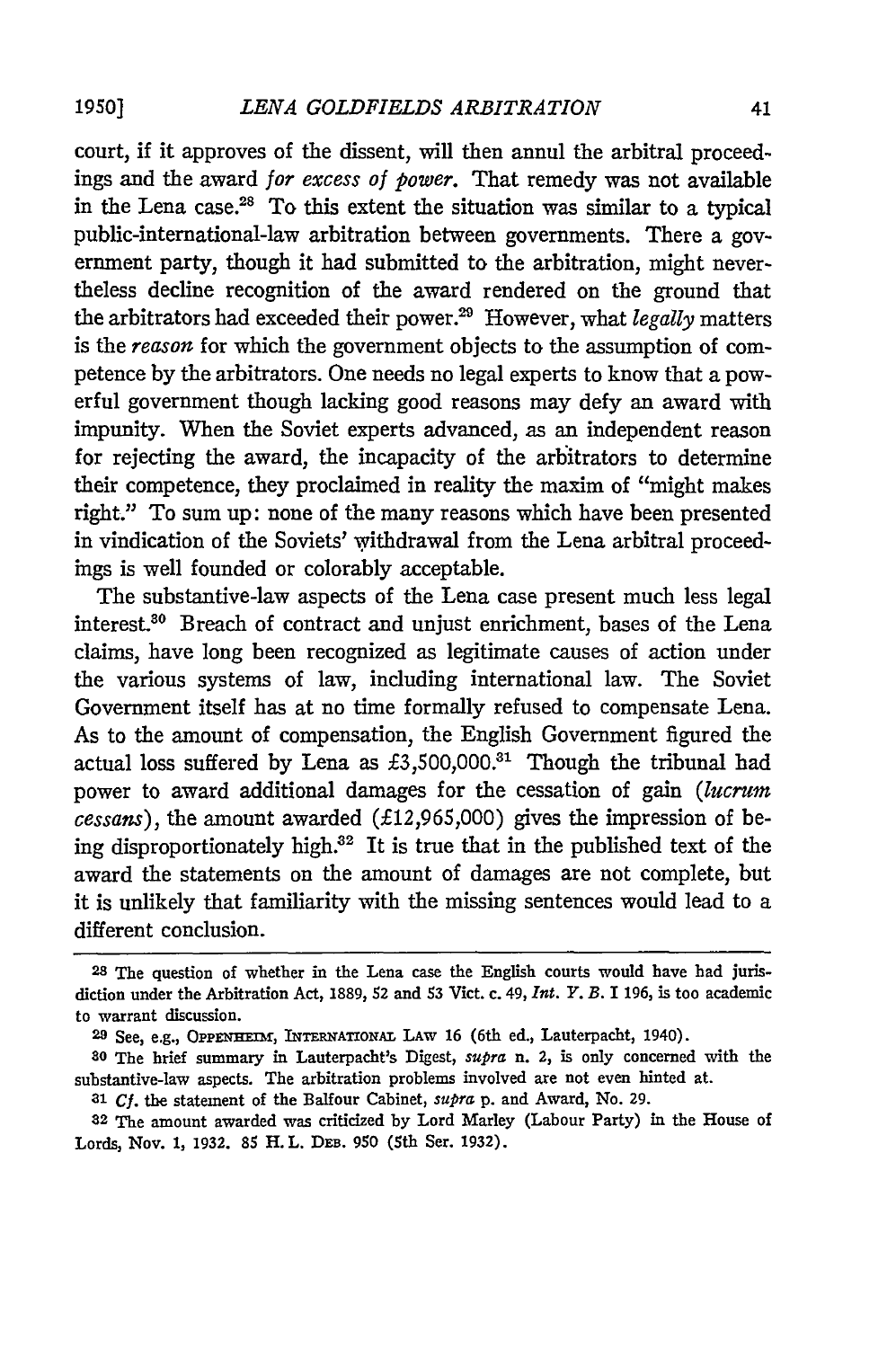#### APPENDIX

#### *Text of the Award in the Lena Goldfields, Ltd., Arbitration, September 3, 1930\**

[Nos. 1 to 4 are introductory.]

**5.** The chief clauses of Article 90 of the Agreement read as follows:

I. All disputes and misunderstandings in regard to the construing or fulfilment of this Agreement and of all schedules thereto, on the declaration of either of the parties, are examined and settled **by** the Court of Arbitration.

II. The Court of Arbitration shall consist of **3** (three) members, of which one shall be elected by the Government and the other **by** Lena, and the thirdthe super-arbitrator-shall be elected by both parties by mutual agreement.

III. If such agreement cannot be reached within **30** (thirty) days from the day of receipt by the defendant party of a summons in writing to attend the Court of Arbitration, setting out the matters in dispute and stating the member of the Court of Arbitration appointed by the plaintiff, the Government within the period of *2* (two) weeks appoints 6 (six) candidates from among the professors of the Freiberg Mining Academy or the Royal High Technical School of Stockholm, from among whom within a period of 2 (two) weeks Lena shall elect one, who will be the super-arbitrator.

IV. and **V....**

VI. If on receipt of the summons from the super-arbitrator appointing the time and place of the first session, one of the parties, in the absence of insurmountable obstacles to such action, does not send its arbitrator or if the latter refuses to take part in the Court of Arbitration, then, at the request of the other party, the matter in dispute is settled by the super-arbitrator and the other member of the Court, on condition that such decision is unanimous.<br>6. It will be observed that by paragraph I. of Article 90. the parties agreed

6. It will be observed that by paragraph I. of Article **90,** the parties agreed to refer to arbitration every kind of dispute and misunderstanding in regard to either the construing or the fulfilment of the contract, and that each party was entitled to that right of access to an Arbitration Court without any further consent from the other. It was proved to the satisfaction of the Court in the course of the trial that Lena would not have entered into the Concession Agreement at all but for the presence in the contract of this arbitration clause and of the preceding clause (Article 89), whereby it was mutually agreed that "the parties base their relations with regard to this agreement on the principle of good will and good faith, as well as on reasonable interpretation of the terms of the agreement."

7. The Court was duly constituted by correspondence between the parties during February and March last.

8. The terms of reference defining the scope of the Court's jurisdiction, and the issues which, by accepting their arbitral office, the members of the Court became bound to try, are defined by three telegrams, subject to such further elucidation in detail as the parties might think fit or be ordered by the Court to give in their written declarations under paragraph VIII. of Article **90,** or in their explanations and evidence (paragraph XII.).

By far the most important issues so referred were  $(a)$  the contention by Lena that the Government had "created for Lena undue difficulties and interference, and, in fact, the impossibility as regards performing its part of the Concession Agreement, and had prevented Lena from carrying out the Concession Agree-

<sup>\*</sup> It is believed that the award has never been published in the United States, the only other publication appearing in *The Times* (London), September 3, 1930, from which the following text has been reprinted.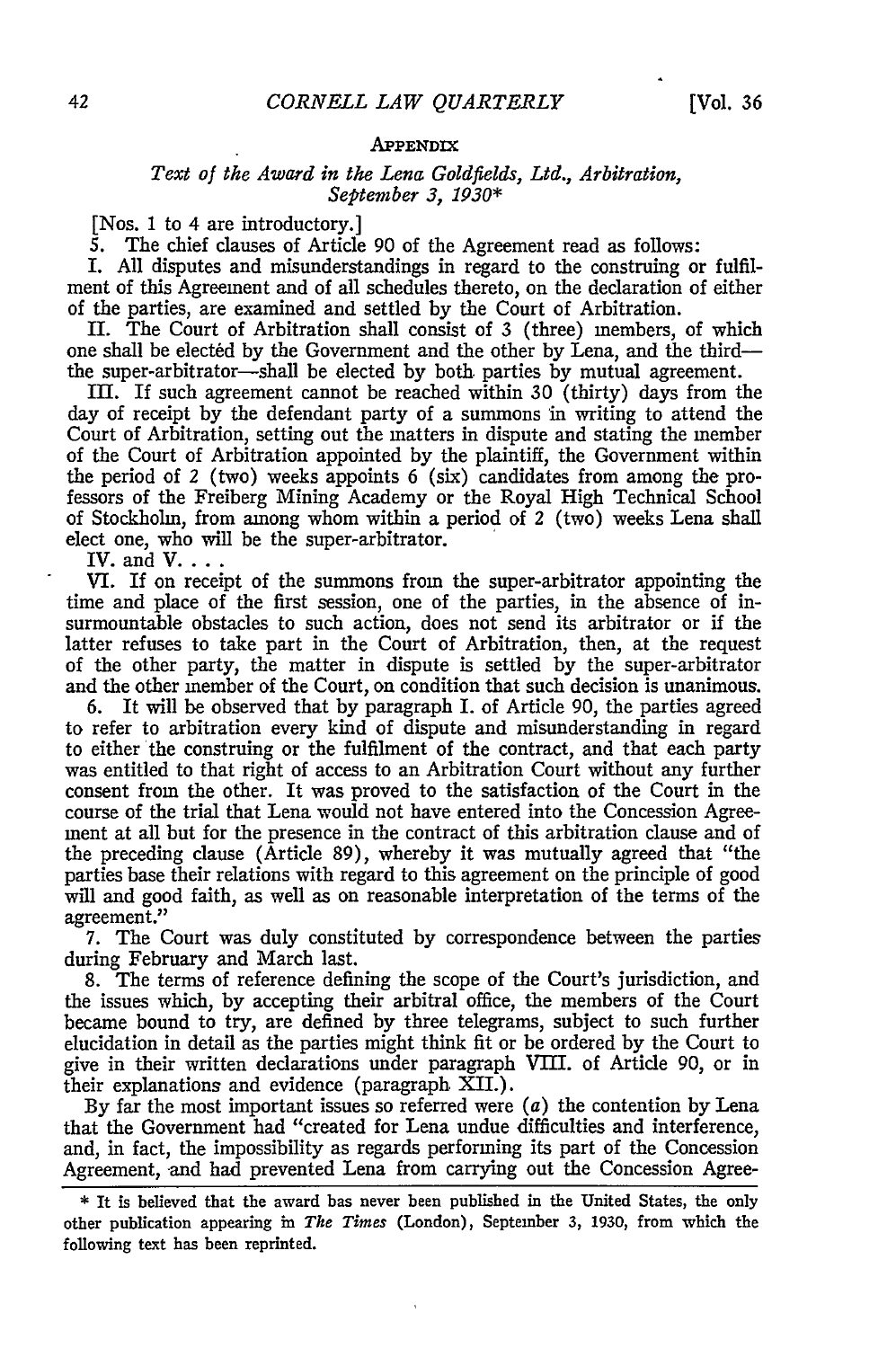ment, or enjoying the rights, privileges, and benefits thereby created;" and *(b)* Lena's consequent claim for the ascertainment by the Court of what compensation is due to Lena from the Government. Certain other claims were made by Lena which are subsequently particularized in Lena's declaration to the Court mentioned in paragraph XIII. hereof.

To the submission to arbitration of these two main issues so raised by Lena, the Government, in its answer of February 25, 1930, agreed without qualifications, although in the same telegram, and also in its telegram of March 1, it raised further issues by way of defence and counterclaim. These included contentions that Lena, by failure to perform its obligations in regard to payment of royalties, and in regard to the programmes of production and expenditure on development laid down in the Concession Agreement, had committed breaches on which the Government presumably intended to rely as a defence to Lena's main claim.

But in neither telegram did the Government mention the provisions of Article 86, which authorizes dissolution of the Concession Agreement by the Court on proof that Lena, "by its own fault," has failed to perform her undertakings in regard to royalties, production, and expenditure. By reason of the Government's abstention from any further active part in the arbitration, the Government's said contentions were not further' developed.

9. By telegram, dated April 27, 1930, to the Chairman of the Court, signed jointly, both parties requested that the first session of the Court should be fixed for May 9, 1930, and the Chairman fixed the first session accordingly.

**10.** By two telegrams of May **5,** 1930, from the Chairman of the Concessions Committee to the Chairman of the Arbitration Court and to Lena respectively the Government contended that Lena, by stating that it took no further responsibilities, by refusing further financing, and by withdrawing the powers of attorney from its representatives, had dissolved the Concession Agreement; and the Government further said that in these circumstances the Arbitration Court had ceased to function. On inquiry by the Chairman of the Court Lena replied submitting that the Arbitration Court was properly and completely constituted, and saying that it would attend on May 9.

11. On May 9 the first session was duly held, although neither the Government nor its arbitrator attended. In answer to the Government's contention above-mentioned counsel for Lena contended that the Concession Agreement necessarily continued to exist until formally dissolved by the Court under Article 86; he pointed out that the claim of Lena in the telegram of February 12, 1930, demanding arbitration, was that the Government had by its conduct in breach of the contract made performance of the Concession Agreement impossible, and he submitted that if Lena succeeded in establishing that allegation to the satisfaction of the Court it would then, and not till then, be the time for the Court to declare the Concession Agreement dissolved.

The Court decided that the Concession Agreement was still operative and that according to the plain language of Article **90,** paragraph 6, the jurisdiction of the Court remained unaffected, and accordingly dealt with the preliminary questions of procedure. A copy of the order of the Court was duly sent to each party--- to the Government as well as to Lena.

12. The Government, however, adhered to its decision not to attend the arbitration, still contending that Lena had caused the jurisdiction basis of the Court agreed on by both parties to be invalid. This contention Lena denied.

13. On May 29 Lena delivered its statement of claims.

14. As the Government persisted in wholly repudiating the Court and all the arbitration proceedings, the Court, on an application by Lena pursuant to the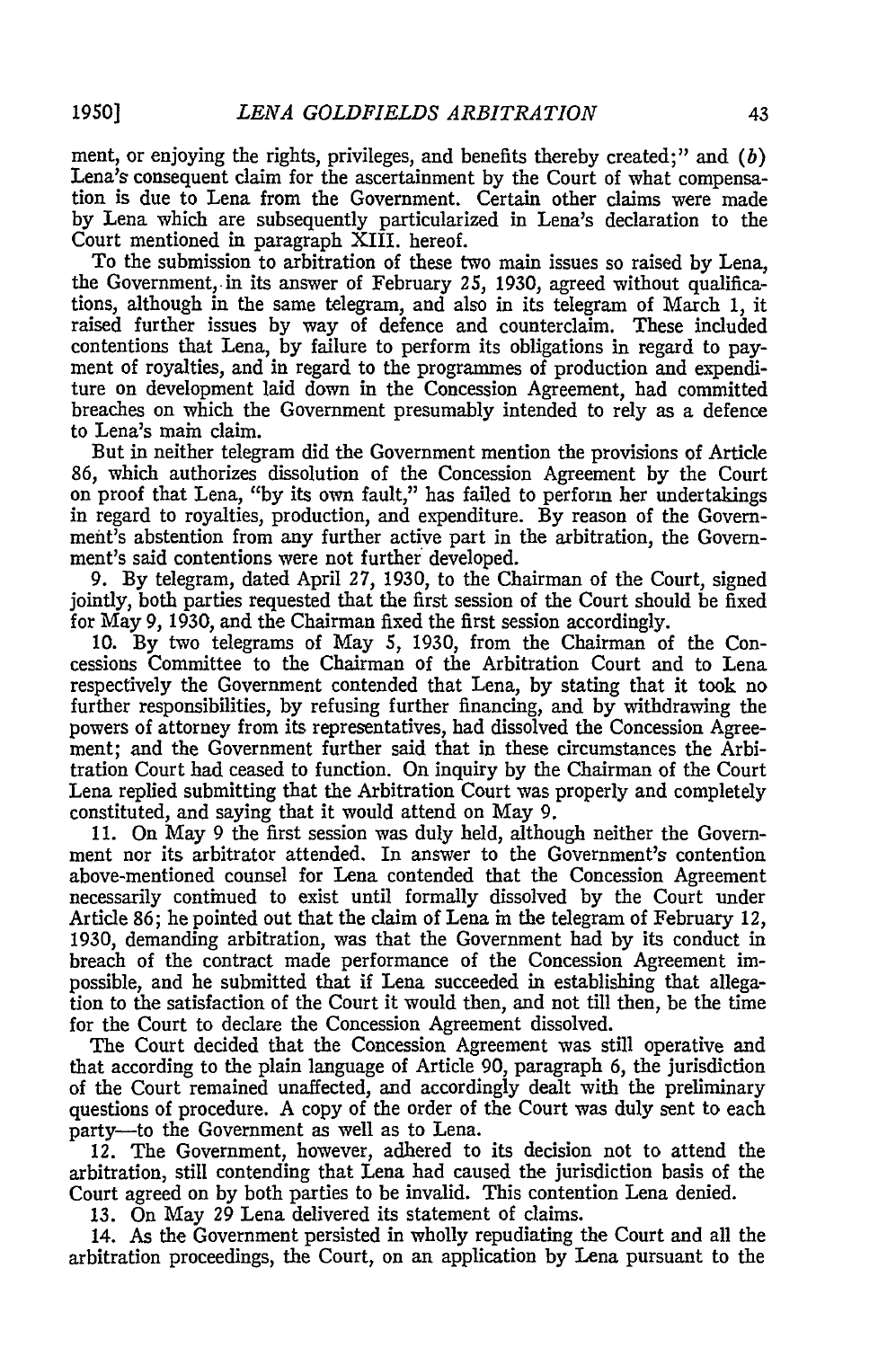leave reserved in the Court's order of May **9,** fixed the next preliminary hearing for June 19, and on that date gave directions for the trial on August 6 in London at the Royal Courts of Justice. A copy of the order was duly sent to the Government.

15. The Government did not, however, avail itself of the said liberty and did not attend the trial. The Court was thus deprived of the assistance of the opposing party in testing and checking the contentions and evidence of Lena. Although the Government has thus refused its assistance to the Court, it still remains bound by its obligations under the Concession Agreement and in particular by the terms of Article 90, the arbitration clause of the contract. By paragraph 12 of that Article each party undertook "to present to the Court, in manner and period in accordance with its instructions, all the information necessary respecting the matter in dispute, which it is able and which it is in a position to produce, bearing in mind considerations of State importance."

This information, by reason of the premises, the Court was not able to obtain direct from the Government, and in order to ascertain the truth upon the issues before it, the Court was thus compelled to admit the best evidence available of various facts and documents, upon which Lena was unable to produce primary evidence by reason of the documents or witnesses being in Russia and not available at the trial. The Court finds as a fact upon the evidence that this was rendered necessary by the difficulty in which the company found itself of getting either documents or persons out of Russia for the purposes of the trial.

16. The Concession Agreement by Article 1 granted to Lena exclusive rights of exploration and mining over certain vast areas of territory. In addition Article 2 granted the right of searching and prospecting in accordance with the Statute of Mining, 1923, over the whole of the rest of the territory of the U.S.S.R., and in the first and third districts mentioned below granted a further and exceptional right to Lena of prospecting and adding new areas to the concession without being bound in certain respects by the said Mining Statute. The territories over which Article 1 granted the said rights were:—

(1) The Lenskoi-Vitimsk Mining District, containing some 15,000 to 20,000 square kilometres or over 7,000 square miles, and situate about 1,000 kilometres north-east of the Lake Baikal in Eastern Siberia.

(2) The Sissertski and Revdinski districts in the Urals, containing some 4,000 square kilometres, equal to 1,500 square miles.

(3) The Zmeinogorski and Zirianovski regions in the Altai, containing some 30,000 square kilometres, or about 12,000 square miles.

Of these concessions No. 1 contains chiefly gold, of which there are large deposits in and under the alluvial gravel. No. 2 contains chiefly iron ore and copper ore, with small percentages of the precious metals. No. 3 contains chiefly complex ores of copper, lead, and zinc, with small percentages of the precious metals.

For the purpose of the company's metallurgical works in the Altai and the Urals Article 1 granted the company the right to exploit coalmines in the Kuznetski Coal Basin, near the Altai district, and anthracite deposits in the Egorshinsk region east of the Urals; the list of plans of the mines to be transferred was to be settled by a joint committee before February 19, 1926 (Article 1, paragraphs 4 and 5, and Notes 1 to 4 thereto).

In addition valuable rights (some outside the concession territory) to timber exploitation, water power, agricultural land, building sites, etc., were conferred on Lena (Articles 3 to 9).

17. The duration of these concessions was for Lenskoi-Vitimsk 30 years,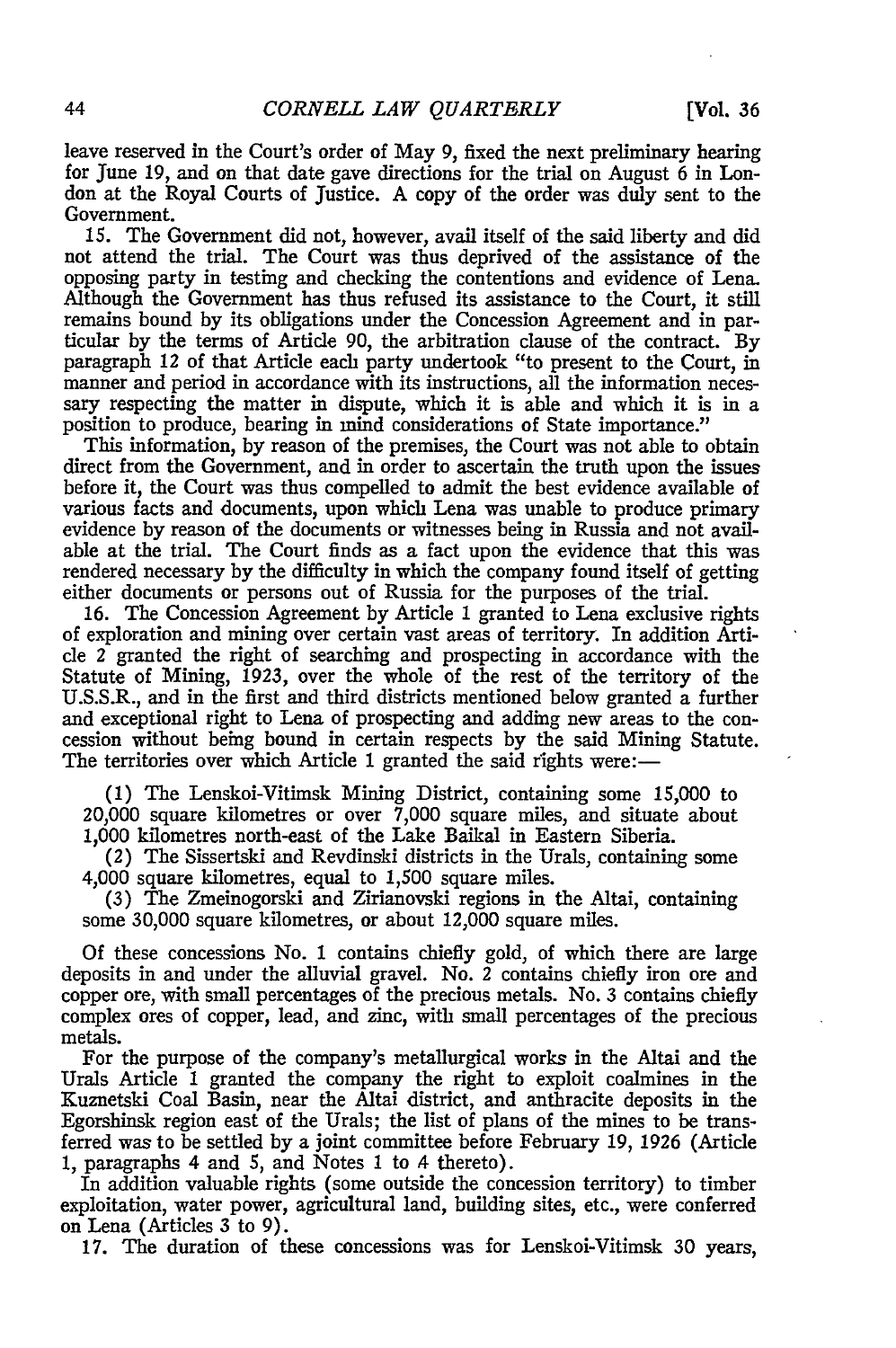and for all other enterprises provided by the concession agreement 50 years from August 18, 1925 (Article 13), with certain qualifications in Article 1 not now material. All enterprises then working were to be transferred as going concerns with all plant, supplies, &c., and delivery of possession was to be made not later than within three months (coal and anthracite within six months, Article 1) from August 18, 1925-i.e., it was due on November 19, 1925, five days after the execution of the concession agreement (Article 10).

18. Other terms of primary importance in the concession agreement are the following:-

(a) Lena was to develop the whole of the concessions with the highest skill and knowledge known to modem science in the whole world (Article 37).

*(b)* Lena undertook to comply with certain minimum programmes of development and production (Articles 39 to *49)--inter alia* to invest during the first seven years of the concession 22,000,000 roubles in development (Article 38); to pay certain royalties by way of percentages on production (Articles **50** to 58, **60** to 62), and make certain payments for surface plots (Article 63) and timber (Article 64); and pay taxes on equality with Government enterprises subject to certain exceptions (Article 69).

 $(c)$  (Subject to certain limitations and qualifications which are not material to the general epitome contained in the present paragraph) Lena was given very complete rights of user of the concession (Article 14), freedom to buy and sell in the markets of the U.S.S.R. (Articles 18 and 20), to import without import duty for seven years (Article 17), to export without licence duty but subject to large rights of pre-emption by the Government (Article 21), of transport (Articles 22 to 25); and generally Lena was given complete freedom of contract for all business purposes (Articles 15, 16, 28, and 29-which is with Schedule 13 particularly important in regard to freedom of finance, banking, and exchange--and Articles **30** and 31).

*(d)* All payments by each party to the other were to be calculated and effected in British sterling or U.S.A. dollars (Article 81).

*(e)* The Government undertook responsibility for all losses caused as a result of breach of the Concession Agreement by organizations of central or local power, or illegal actions thereby (Article 80). The Court finds as a fact that under the Soviet law the trade unions and the various labour authorities were such "organizations."

**(f)** Lena was permitted to employ staff and labour, Russian and foreign, on certain conditions laid down in Articles **70** to 74, one of which was that the employees and workmen should enjoy equal rights with those granted to employees and workmen of Government enterprises (Article 71), another that Lena should observe all labour laws (Articles **70** and 73), and a third that no committees of the trade unions should possess the right to interfere in the "administrative economical activities of Lena" (Article 71).

 $(g)$  The Government undertook to supply the necessary police and military protection sufficient to guarantee the safety of the whole of Lena's property, particularly the safe production of precious metals (Article 35).

*(h)* Lena undertook to give the Government complete information as to, and the right to take part in all exploration work-no doubt in order that the Government might have full knowledge of the mineral wealth of the U.S.S.R. discovered by the company (Article 67); but no Government institution, either central or local, was to have any right to investigate the company's financial or commercial operations and Lena was not to be "bound to admit anyone to the examination of or to present information anywhere regarding the means employed by it or its enterprises for acquiring, working, and treating the various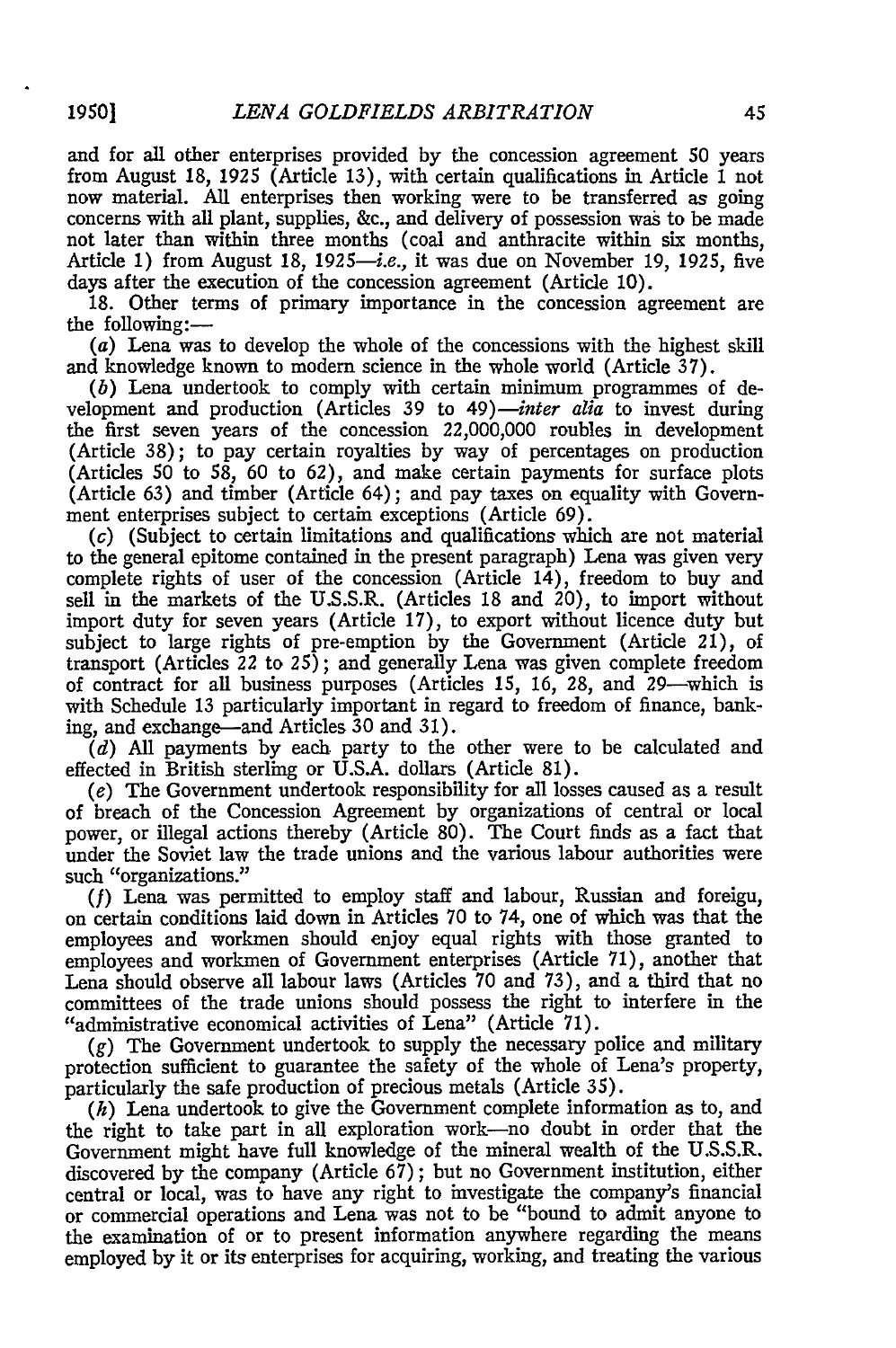metals and minerals or other subsidiary products, as well as its plans, drawings, and other data of a secret character the publication of which would have a harmful effect on the activities of Lena (Article 68).

*(i)* Lena was to submit to all existing and future legislation, but subject to the extremely important qualification-"in so far as special conditions are not provided in this agreement" (Article 75); and the Government undertook not to make any alteration in the Agreement by Order, Decree, or other unilateral act or at all except with Lena's consent (Article 76). The result of Articles 75 and 76 was completely to protect Lena's legal position-i.e., to prevent the mutual rights and obligations of the parties under the contract being altered by any act of the Government, legislative, executive, or fiscal, or by any action of local authorities or trade unions.

**(j)** A general implication of the agreement is that Lena, although a capitalist enterprise, was to enjoy "most-favoured-nation" treatment as compared with Government enterprises of a commercial character, and not to be penalized for being capitalists in a Socialist State.

19. In the year 1925, when Lena entered into the Concession Agreement, the policy of the Russian Government was to encourage the entrance into Russia of commercial and industrial enterprises conducted on ordinary individualistic lines as so-called "capitalist" concerns, in order to encourage development and promote employment in the U.S.S.R. This was what was then known as "the New Economic Policy:"

Lena was a concern of the kind; and the Court finds as a fact that if this policy had been continued and if the Concession Agreement had been carried out by the Government in accordance with its true meaning-which *inter alia* implied and demanded a continuance of that policy, at least towards Lenathe coinpany would have encountered no insuperable difficulties up to the present time, would have had credit to obtain all necessary financial assistance in the great money centres of the world and would in fact have been by now far advanced on the road to very great prosperity.

Even as it is, and in spite of many breaches of the Concession Agreement by the Government from the very outset which created great difficulties in the company's performance and enjoyment of the Concession Agreement, Lena succeeded in the first three years of the concession in making a net profit to the amounts of £251,000, £117,000, and £391,000 respectively.

But by the autumn of 1929 a radically different policy had been adopted by the Government-the so-called "Five-Year Plan"-which meant the development of the U.S.S.R. and of all Its industries, commerce, banking, agriculture, transport, and indeed its whole economic life on purely Communistic principles, and brought with it a bitter class war against capitalistic enterprise and everyone connected with such enterprise. With the "Five-Year Plan" a capitalistic concern like Lena, conducting its manifold enterprises on ordinary commercial and individualist lines, was radically incongruous, however obedient it might be to the laws of the U.S.S.R., or however purely commercial and non-political it might be in its behaviour, as the Court finds that Lena in fact was.

The Five-Year Plan thus put Lena into a position in the Communist State where it became peculiarly exposed to hostile criticism. The official Soviet Press has been filled with such attacks in an increasing degree during the last 12 months. As an equally inevitable consequence Lena has been regarded as a capitalist outcast by the Communist public of the U.S.S.R.

This complete reversal in 1929 of the official policy of 1925 towards Lena necessarily meant, when measured in terms of contractual obligation, the breach by the Government of many of the fundamental provisions, express and implied,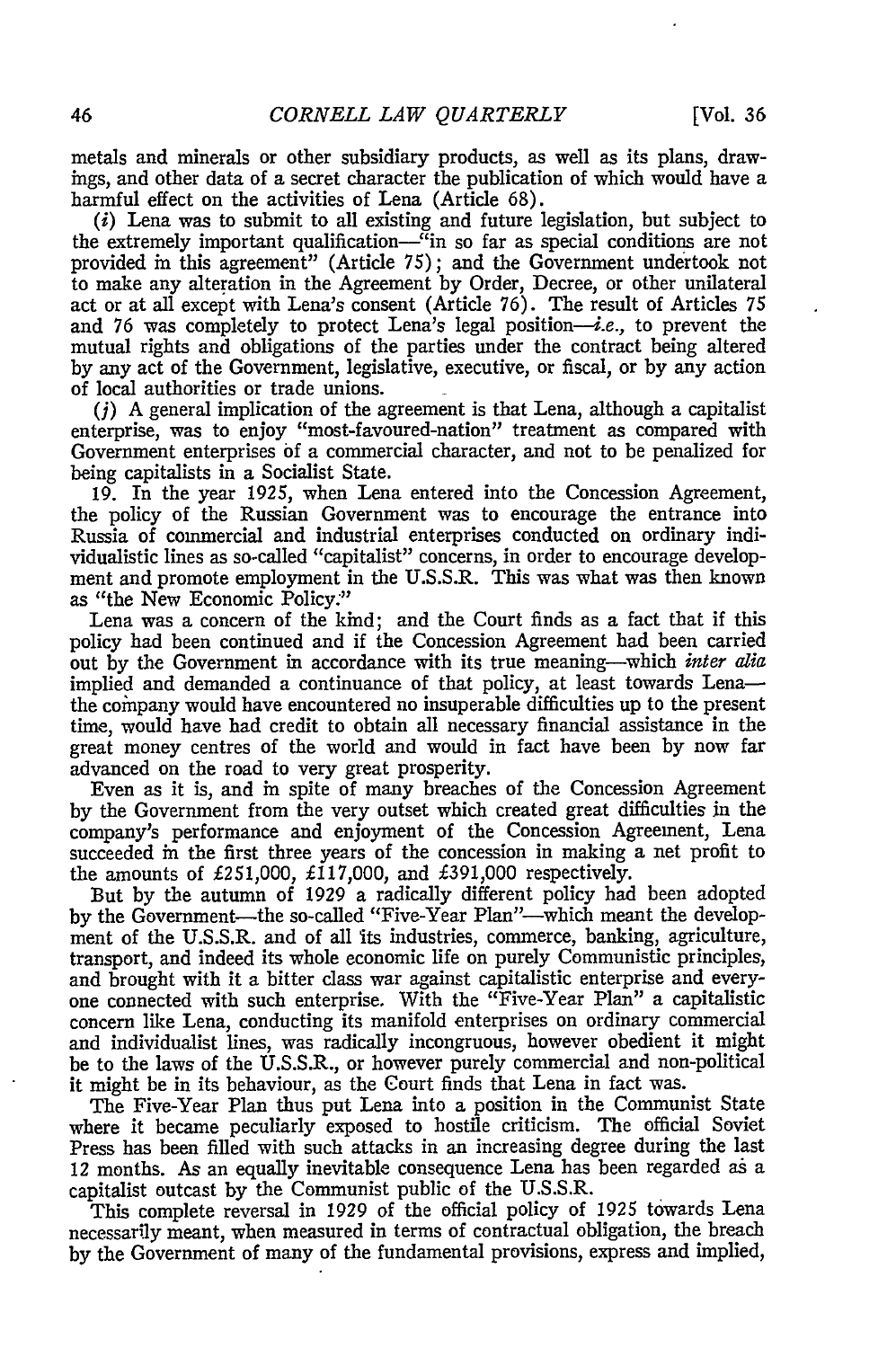of the Concession Agreement. Open markets ceased to exist. The Government became the only buyer of the company's production. The Government became the only seller of the company's supplies--and Lena had under the contract *inter alia* to feed and clothe all its employees and workmen. Difficulties with labour organizations and authorities became incessant and overpowering, and Lena's workmen became in the words of its counsel "untouchables." Banking and exchange facilities were denied it. Difficulties with Government departments and local authorities multiplied in intensity. The end was inevitable; how it was brought about is explained in the latter part of this Award.

20. In regard to the claims of the Government against Lena, as outlined in the Government's telegrams agreeing to and defining the terms of reference (see paragraph 8 of this Award), and generally as regards the question of Lena's performance of its contractual obligations, the Court finds as a fact that,

(a) During the **4Y2** years from August, 1925, Lena invested nearly £3,500,000 sterling in the development of mines and works as against her undertaking in Articles 38, 47, 48, and 49, to invest for that purpose in the first seven years from that date 22,000,000 roubles, or on the Government's official valuation of the rouble, say  $\text{\pounds}2,250,000$  sterling, i.e.,  $\text{\pounds}1,250,000$  sterling more, in  $2\frac{1}{2}$  years less than the contract required.

*(b)* Lena performed the obligations of Article 37, which required the highest modern skill and knowledge, in both development and operating, with extraordinary success, engaging the very best advice on each aspect of the many difficult technical problems to be solved, acting with deliberation, but translating the final expert decisions into instant action, and ordering and installing the best modern plant and machinery without any delay on the part of Lena.

(c) Lena not only gave to the Government full information about exploration work as required by Article 67, but, in addition, of its own initiative volunteered full information about its processes for treating its ores, although in its opinion Article 68 permitted it to keep secret the processes if it chose. It thus enabled the Government to utilize in the Government's own metallurgical works vast resources of similar ore in the districts of the U.S.S.R. not included in the company's concession.

*(d)* Lena in general duly carried out its obligations under the Concession Agreement, save in so far as it was directly or indirectly prevented (i.) by the Government or by subordinate authorities for whose acts and defaults the Government had under the Concession Agreement accepted responsibility (Article 80), or (ii.) by *force miajeure* (Article 83).

Apart altogether from the fact that the Government did not appear before the Court to prosecute its claims (if any) and prove them by evidence, and that, therefore, they must be rejected, the Court is satisfied that even if the Government case had been put and proved before it, whatever claims for damages could have been substantiated are amply covered by the very generous allowances in favour of the Government which the Court has made in the assessment of the amount due to Lena. The Court therefore rejects the claims by the Government against Lena.

21. There is, however, an allegation by the Government against Lena, not made in the telegrams mentioned in the last paragraph, with which the Court conceives it its duty to deal. In the telegrams of May 5, 1930, to the Chairman of the Court, and of the same date to Lena in London, contending that the Concession Agreement had been dissolved by Lena, and that this Court had ceased to function, as pointed out above in paragraph **10** of this Award, the Government referred to what is described as "the refusal by Lena further to finance its enterprises," and in various recent articles published by the Govern-

*1950]*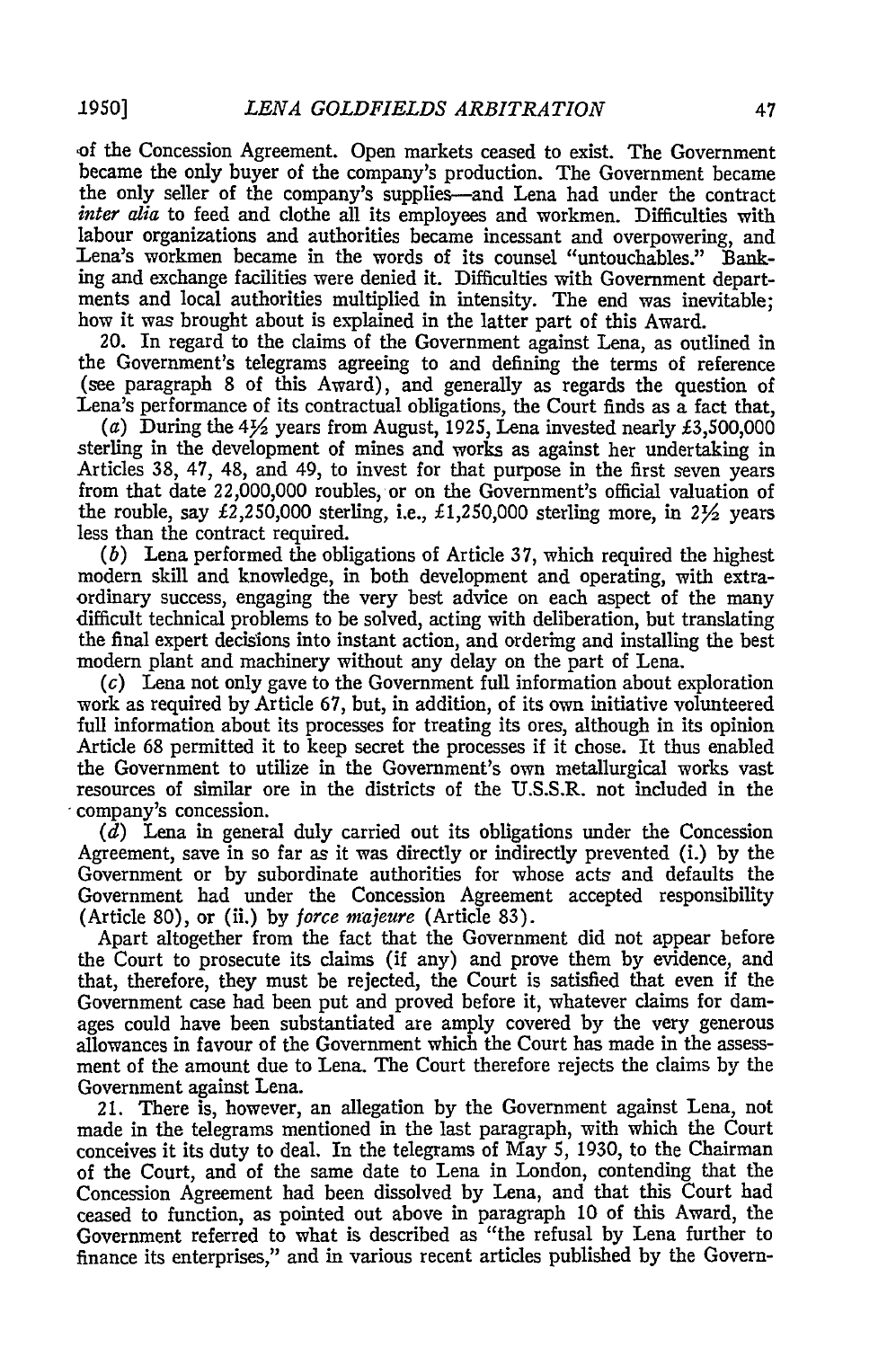ment in its Press, which were put in evidence before the Court, the Government alleged that the company was alone responsible.

Although this issue of finance was not raised by the Government in the telegrams defining the terms of reference, the matter is necessarily one which the Court has had to consider, since it affects the readiness and willingness of Lena to perform its contract; and in view of the fact that the Government did not attend the arbitration, the Court has given special attention to the whole of the evidence bearing on the financial history of the company and its relations with the Government, and has reached the conclusion that the Government was the cause of Lena's financial difficulties.

The following are some of the chief contributing factors:-

(a) The total gold production by Lena in the **42** years was 1,844 Russian poods (a pood  $=$  say 16 kilogrammes or 36lb. avoirdupois), for which at London prices in accordance with Article 21 of the contract, the Government, which bought the whole, ought to have paid about £3,250,000 sterling. The Government, in fact, in breach of the Concession Agreement, insisted both on paying in roubles and on calculating the equivalent of the London price in roubles at an exchange rate officially fixed by itself, without regard to the world value of the Russian rouble, at 9.45 roubles to the *£1* sterling.

This official rate assumed for the rouble is very much greater value than it really possessed on the average of the  $4\frac{1}{2}$  years since 1925. The true ratio cannot be ascertained with certainty, as the rouble has not been quoted on foreign exchanges, and no test of the market value of gold in Russia was possible as Lena's freedom of sale granted by Article 20 was made a nullity so far as gold is concerned by the Government forbidding any person in Russia to buy gold, subject, according to the evidence, to the penalty of death.

It was said in evidence that latterly the rouble was not worth more than 40 to the *£1,* or one-quarter of the official value; and as a result the company appears during the  $4\frac{1}{2}$  years to have received for its gold less than it ought to have under the contract by at least, say, £1,000,000 sterling. It is, however, unnecessary for the Court to arrive at any precise conclusion on this point, as the company did not make any actual claim for further payment.

(b) There was a large loss of gold by theft, which Lena in its evidence put at 30 per cent. to 40 per cent., or, say, £1,000,000 sterling. This loss, which we do not doubt was serious, would have been reduced to very much smaller proportions if the Government had carried out its obligations under Articles 35 and 80, in regard to police protection and the control of local authorities, whose duty it was to help the company's administration.

(c) The Government wrongfully, in breach of Article *2,* refused to Lena valuable extensions of the gold area of the Concessions in the Lenskoi-Vitimsk district, called Kollara and Kitejamacha, which, according to the evidence, were discovered by Lena in 1927 and ought to have been available to Lena for working in 1928. These gold-bearing areas are to-day being worked by the Government, who state officially that they expect to employ there next year 5,000 workmen. The Court cannot estimate what amount of profits the company would have made there in 1928, 1929, and 1930, but they would probably have been substantial.

*(d)* The Government wrongfully refused similar extensions in the .Urals (Elizavetinsky iron mines) and in the Altai (Hair-Kumin fire-clay deposits).

The Elizavetinsky iron-ore deposits were just outside the Sissertski area of Article 1 of the Concession Agreement, but continguous to the deposits within the Concession which fed the modern Sverdlovsk furnaces erected by the company. It was entitled as of right to the grant under Article 2.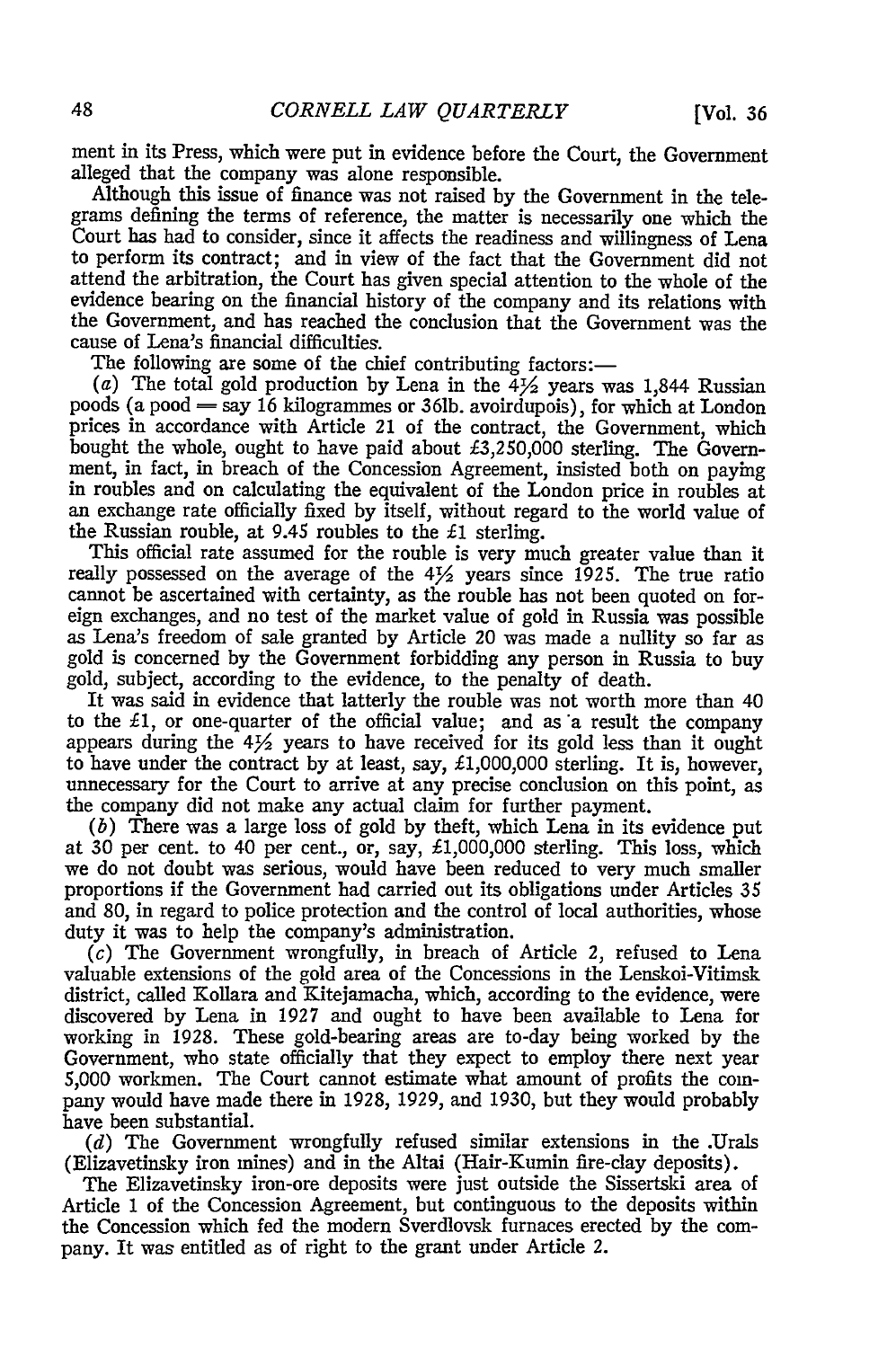The Hair-Kumin area was in 1928 treated by the Government as included in the Altai district conceded by Article **1;** but anyhow the company was entitled to it under Article 2. According to the evidence, it contained the only fire-clay deposits of the Altai district and was therefore of great importance for making, e.g., the linings of furnaces. In consequence of the deprivation Lena was forced to import from Germany at great cost.

It is noteworthy that the date of the Government's definitive repudiation of these two very important rights of Lena was October, 1929. Both Elizavetinsky and Hair-Kumin would have afforded valuable additions to the company's assets, and would have increased its future profits.

(e) According to the evidence the Government wrongfully prevented Lena from working a large deposit of marble, which was of a kind both suitable and necessary as limestone flux for metallurgical smelting. This deposit was within the Concession area of Article 1, and Lena had a right to work it. In consequence of the deprivation Lena was forced to buy or work inferior limestone at a greater cost.

(f) The Government for not less than 15 months, namely, till June, 1927, delayed transferring to the company the coal and anthracite mines, which were essential for its metallurgical production, and should under the Concession Agreement have been available for the company's exploitation early in March, 1926. Early delivery was important in order to avoid delay in designing the furnaces suitable for the kinds of fuel available.

**(g)** The Government in breach of their obligations under the combined effect of Article 71, paragraph 1, and Article 80, paragraph 2, caused many of the workmen and employees of Lena to lose trade union rights and political rights *(e.g.,* of voting); and in addition in 1929 it launched and fomented a class war against all persons employed by Lena, on the ground that the company was a capitalist enterprise. By reason of the premises the Government gradually caused the whole staff of Lena, higher and lower, technical and non-technical, to resign in large numbers.

This led to disorganization, and it became more and more difficult, and finally impossible, to get the necessary qualified men in those remote places to carry on. This attitude of the Government and of "all organizations of central and local power" (Article 81), including the trade unions, and the various Labour authorities from the lowest to the highest, acting under the Government's encouragement, culminated in a raid directed by the Central Government and carried out by the O.G.P.U. ("the Federal Political Police"), on the night of December 15, 1929.

*(h)* The raid was executed simultaneously on that night at practically every one of the numerous establishments of Lena throughout its vast concessions. These remote places were situated at great distances apart, and many of them far from railways. Bodaibo, the centre of the gold concession in Eastern Siberia, was 4,500 miles from Moscow; the chief centre of the Altai concession was 2,400 miles from Moscow, and Sverdlovsk, the chief town of the Ural concession, was over 1,300 miles from Moscow.

About 131 men, including the highest officials of the company, managers, metallurgists, electrical engineers, mine managers, and chiefs of the operating departments, were all seized and their persons and premises searched and their papers, including a mass of confidential documents, such as plans, reports, and investigations into processes necessary for the scientific operation of the various works, were taken away. About 12 of these officials were arrested, and some were subsequently prosecuted in the Soviet Court at Moscow on charges of ''counter-revolutionary activity and espionage" against the Government.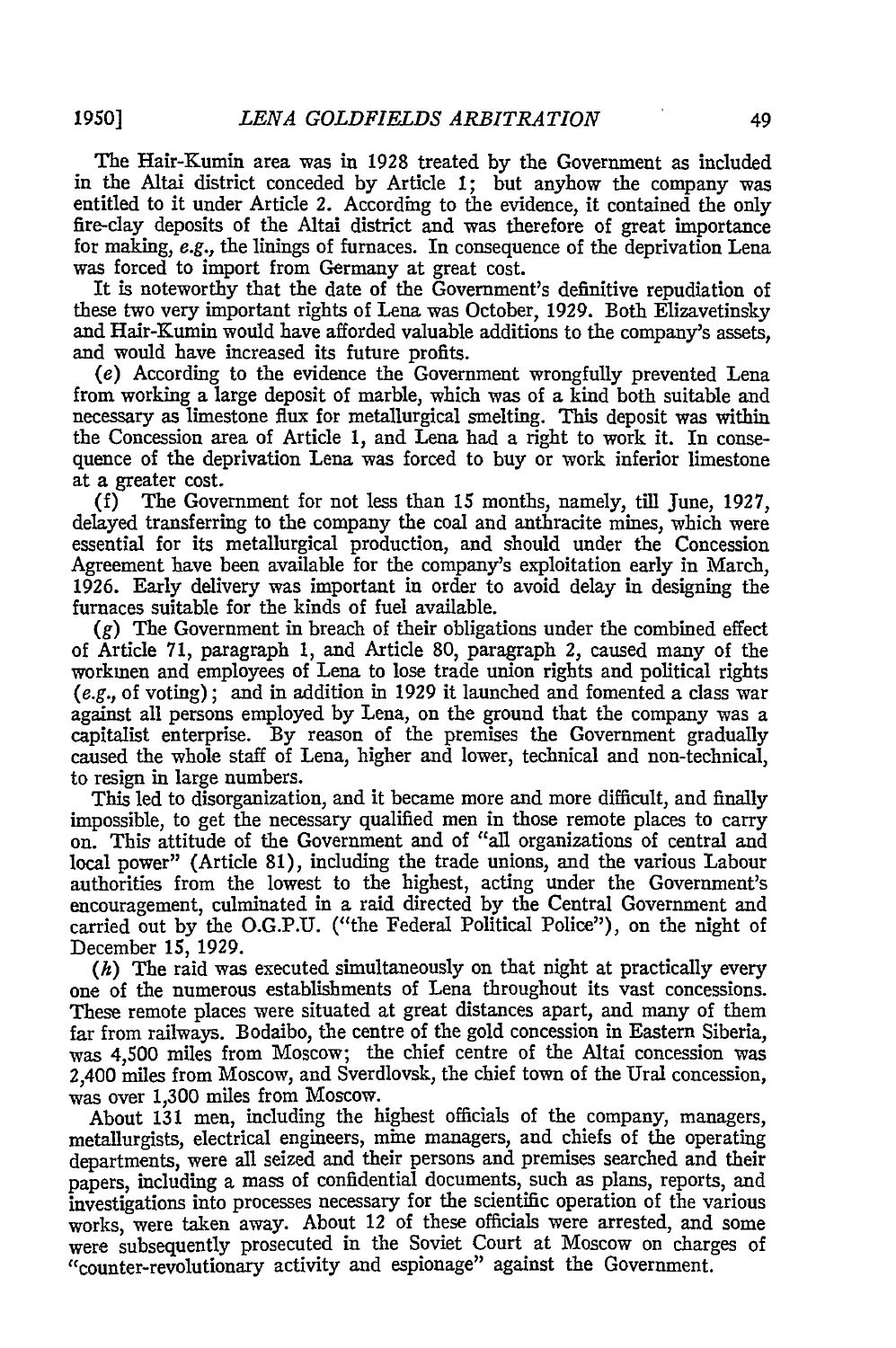Immediately after the raid and concurrently with the subsequent criminal proceedings against the persons arrested the campaign in the official Press, against the company was made more aggressive and violent. But throughout this campaign no charge of "espionage" or any other political activity was ever made against the company by the Government in the correspondence, or in the many interviews between the chief representatives of Lena and the leading members and officials of the Government.

The natural result of this campaign, culminating in the raid and prosecution, was that the staff of Lena, including the whole of its labour, was terrorized.

A local raid of the same kind was carried out at Sverdlovsk on February 4, 1930, when 14 persons were similarly searched.

The criminal trial took place after the arbitration proceedings had begun. and it is not necessary for the Court to discuss It or the constitutional relationship in Soviet law between the Executive and the Judiciary, and between executive policy and justice, save to observe that it rests on principles fundamentally different to those of the rest of the Western world. The effects of this relationship were particularly apparent in the evidence before the Court in regard to "Labour Courts" in the Lenskoie area in connexion with gold thefts and with trade union questions. So far as Lena's employees are concerned there was nothing in the evidence before the Court to suggest that they had been guilty of any "espionage" or other disloyalty to the Government.

(i) During the autumn of 1929 and the winter of 1929-30 old difficulties of Lena were aggravated and many new ones arose, partly in connexion with trade union claims, partly in connexion with the furnishing of supplies-e.g. cereals for men and horses-causing grave troubles in regard to labour and transport. For these the conduct of the Government was responsible.

The result of the actions of the Government described in sub-paragraphs. *(a)* to (i) above was to deprive the company of available' cash resources, to destroy its credit, and generally to paralyse its activities.

22. Before drawing final conclusions upon the above-mentioned facts it is desirable to state the legal form in which Lena's claim was presented to the Court. It was admitted by Dr. Idelson, counsel for Lena, that on all domestic matters in the U.S.S.R. the laws of Soviet Russia applied except in so far as they were excluded by the contract, and accordingly that in regard to performances of the contract by both parties inside the U.S.S.R. Russian law was "the proper law of the contract," i.e., the law by reference to which the contract should be interpreted.

But it was submitted by him that for other purposes the general principles of law such as those recognized by Article" 38 of the Statute of. the Permanent Court of International Justice at The Hague should be regarded as "the proper law of the contract" and in support of this submission counsel for Lena pointed out that both the Concession Agreement itself and also the agreement of June, 1927, whereby the coal mines were handed over, were signed not only on behalf of the Executive Government of Russia generally but by the Acting Commissary for Foreign Affairs, and that many of the terms of the contract contemplated the application of international rather than merely national principles of law. In so far as any difference of interpretation might result the Court holds that this contention is correct.

23. The company's claim was put thus. Lena made no claim for damages for any breaches of contract down to the time of the final claim, although it relied on them as part of the history of the case and as an answer to various claims of the Government. Its main claim it put in two alternative ways, preferably the second.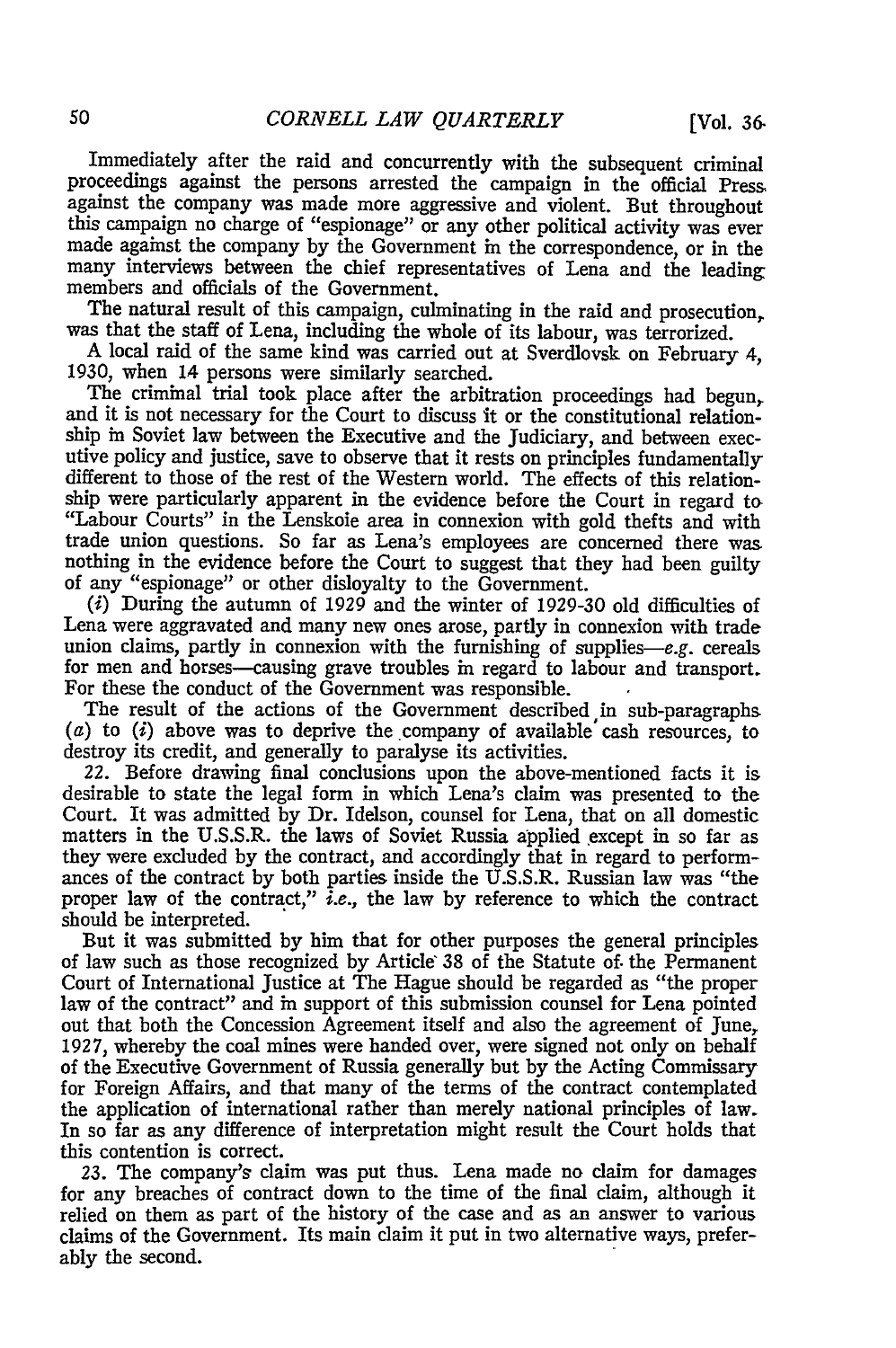The first was for damages for breach of contract-viz., the present value of the future profits lost by reason of the Government's acts and defaults. The second was for restitution to the company of the full present value of the company's properties, by which in the result the Government had become "unjustly enriched." This second formulation of the case rested upon the principle of Continental law, including that of Soviet Russia, which gives a right of action for what in French law is called *"Enrickissement sans cause";* it arises where the defendant has in his possession money or money's worth of the plaintiff's to which he has no just right.

This right is recognized and enforced in Germany under Article 812 of the Civil Code. It is also recognized in Scottish law, but not fully in English law; although the English right of action "for money had and received" on "total failure of consideration" often leads to the same result. The principle was discussed and approved in the British House of Lords in the Scotch case of Cantiare San Rocco S.A. v. Clyde Shipbuilding Company, Limited, 1924 Appeal Cases, p. 226.

Counsel for Lena contended that the Government was, in fact, in possession, present and future, throughout the remainder of the Concession (25 years for Lenskoi and 45 years for the rest) of Lena's valuable properties, into which Lena had put  $\text{\pounds}3,500,000$  sterling, and from which Lena was entitled, if the Government had performed its contract, to great profits; and that, as the Government had wrongfully turned the company out of Russia, it obviously could show no "just cause for its enrichment."

24. It follows that, as the question of "just cause" is in issue, it is material to consider the character of the Government's conduct in doing what the Court decides that it did. On that question the following facts are relevant:-

(a) In the raid on December 15, 1929, a large number of documents throwing light on the best methods of working the difficult metallurgical processes and ore dressing, upon a knowledge of which the successful exploitation of the company's enterprises by anyone else would depend, were taken away by the Government. It is immaterial whether the documents were permanently retained or returned after a certain delay.

*(b)* At this time the company's greatest schemes of development of mines, flotation plants, metal extraction, furnaces, &c. covering vast areas of groundat Sverdlovsk alone 21 acres-were nearly completed, and everything practically in working order-except for the final ascertainment of the best method of dealing with the zinc concentrates in the Altai.

*(c)* As Lena's counsel prointed out, these steps so taken by the Government were such as to promote the Five-Year Plan.

25. The Court finds as a fact that this state of affairs in which Lena found itself in February, 1930, brought about (in the words of Lena's telegram demanding arbitration) a "total impossibility for Lena of either performing the Concession Agreement or enjoying its benefits."

The Court further decides that the conduct of the Government was a breach of the contract going to the root of it. In consequence Lena is entitled to be relieved from the burden of further obligations thereunder and to be compensated in money for the value of the benefits of which it had been wrongfully deprived. On ordinary legal principles this constitutes a right of action for damages, but the Court prefers to base its award on the principle of "unjust enrichment," although in its opinion the money result is the same.

26. It remains to consider the amount which on either basis ought to be paid. The problem before the Court is to arrive at the present value, if paid in cash now, of future profits which the company would have made and which the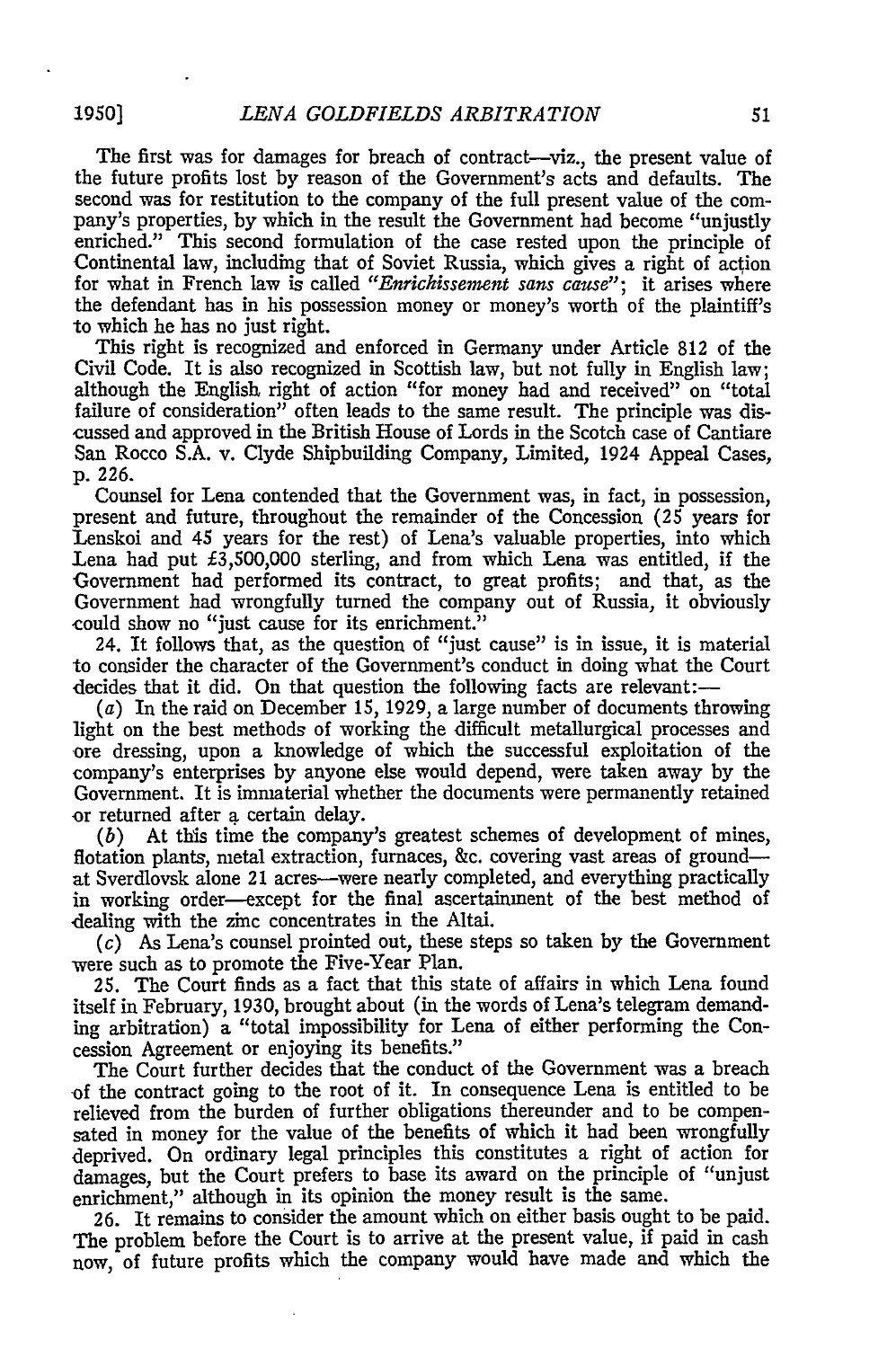Government now can make-on the assumption of good commercial management and the best technical skill and up-to-date development. In the case of Lena that assumption has been fully proved by past facts. In the case of the Government it is legally just.

The problem is, therefore, similar to that of ascertaining a fair purchase price for a going concern. The principles of such valuations are to-day, well known, as the result of accumulated experience in the estimating of mineral properties all over the world. In Article 84 of the Concession Agreement, which deals with optional redemption by the Government on the expiration of 35 years, it is expressly provided that the purchase price is to be "determined by multiplying the average annual income by the number of years remaining to the end of the concession, with discount of incomes intended to be paid in advance" (*i.e.*, under the redemption) "of 5 per cent. per annum," and that "on calculating the income Lena is bound to be guided by the methods generally adopted in large mining and metallurgical enterprises of England and the U.S.A." These methods the Court has followed in its calculations.

*The award then explains at length the "primary factors" of the method of calculation and then, in paragraph 27, gives the figures arrived at. This part of the award is omitted in The Times, which reproduces only the following totals:*

| Lenskoie                                                                           |
|------------------------------------------------------------------------------------|
|                                                                                    |
| Urals                                                                              |
| Copper $\ldots \ldots \ldots \ldots \ldots \ldots \ldots \ldots \ldots$ £1,900,000 |
|                                                                                    |
| Altai                                                                              |
| . Copper, lead, zinc, silver, gold $\text{\pounds}3,080,000$                       |
| Total sum awarded $£12,965,000$                                                    |
|                                                                                    |

The Court directs the Government to pay to Lena the above sum of twelve millions nine hundred sixty-five thousand pound sterling.

28. In the course of the hearing it was admitted by Lena that the Government had lent the company some 4,500,000 roubles, and that the company was, down to September 30, 1929, behindhand to the extent of 644,000 roubles in its payment of royalties, and that the Government was claiming a further 147,000 roubles as royalty on the portion of the price paid for gold represented by certain "premium" additions which had been made in response to Lena's complaint that it was not getting English sterling or its equivalent as due under Article 81.

Evidence was given on behalf of Lena of an understanding that repayment of the loan was not to be demanded because of the non-payment by the Government of the price of the gold in sterling, and that the shorts on the royalties were only to be paid on receipt by Lena on October 1, 1929, of **25** per cent. advance payment for the ensuing year's gold output.

Without deciding whether these understandings ever became binding agreements, we are of opinion that the Government's claim to these moneys must be subject to a defense by way of set-off of the short payment of the gold price (see paragraph 21  $(a)$  above). As this was not less than £1,000,000 judgment must be given for Lena on these two claims by the Government.

29. Lena, as above stated, put forward an alternative claim. This was for restitution of the money spent by the company:— $(a)$  On prospecting, development, and equipment;  $(b)$  on costs incidental to obtaining the concession; and *(c)* on the acquisition of shares of the old companies, *(d)* interest. The total amount so spent was about £8,500,000 sterling. Of this amount  $(a)$  rep